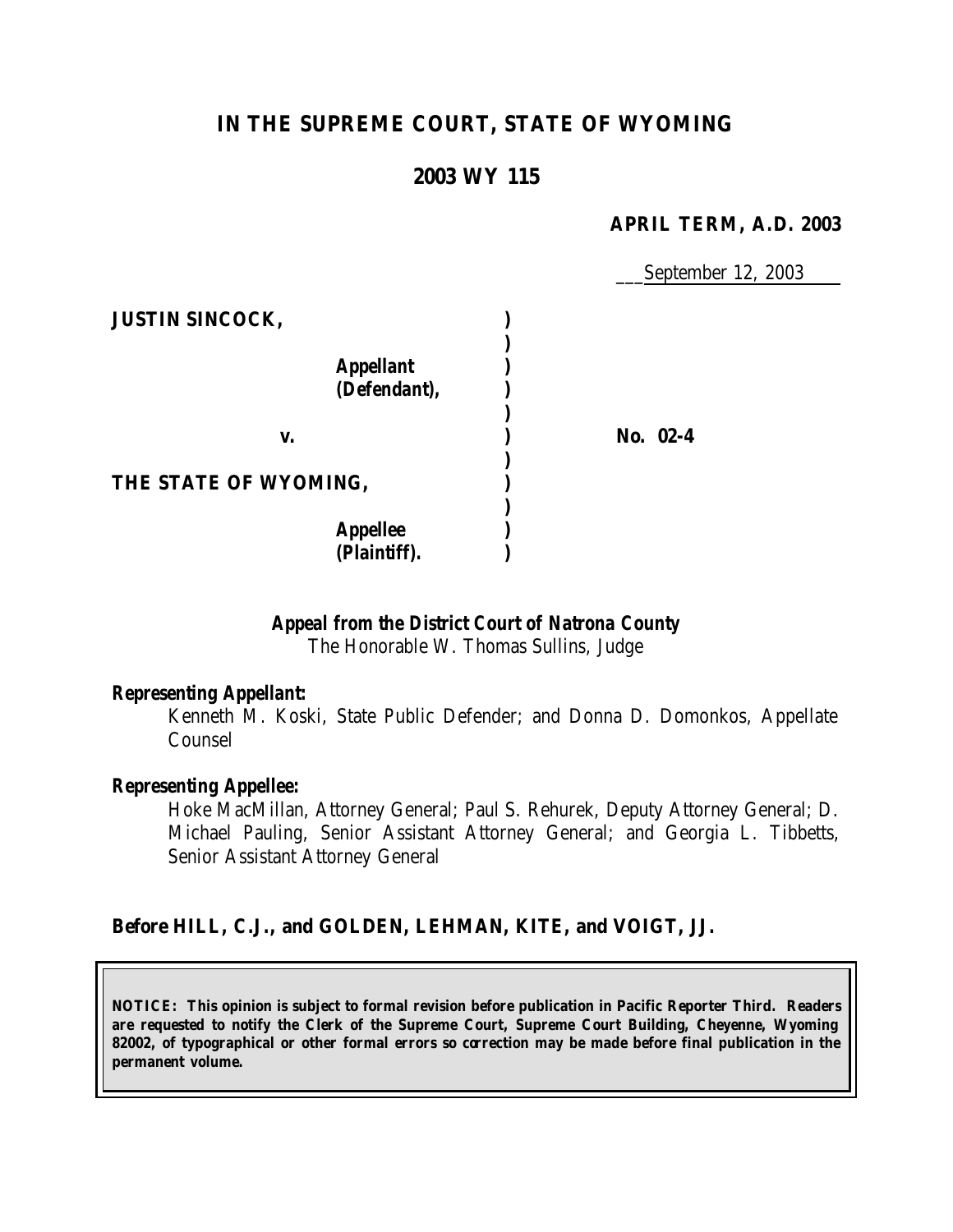KITE, Justice.

[¶1] Justin Sincock appeals from convictions for first-degree premeditated murder, firstdegree felony murder, aggravated robbery, forgery, and escape. He claims (1) his right not to be twice placed in jeopardy was violated when he was sentenced to life for firstdegree murder and twenty-two to twenty-five years for aggravated robbery, (2) error in the admission of a cellmate's testimony concerning statements he made while in jail, (3) abuse of discretion in the denial of his motion for continuance, and (4) ineffective assistance of counsel. We find no error warranting reversal under the particular facts of this case and affirm.

### **ISSUES**

[¶2] Mr. Sincock raises the following issues:

## **ISSUE I**

Whether Mr. Sincock's right to be free from double jeopardy was violated when the trial court sentenced Mr. Sincock to life for first degree murder and twenty-two to twenty-five years for aggravated robbery?

# **ISSUE II**

Whether the trial court abused its discretion when it allowed Mr. Burke to testify regarding statements made to him by Mr. Sincock after Mr. Burke was placed in Mr. Sincock's jail cell for the specific purpose of obtaining incriminating statements?

## **ISSUE III**

Whether the trial court abused its discretion when it failed to grant a continuance of the trial after the lead counsel had to withdraw because of a conflict?

## **ISSUE IV**

Whether Mr. Sincock received ineffective assistance of counsel when his counsel was unprepared to go to trial and when counsel conceded guilt?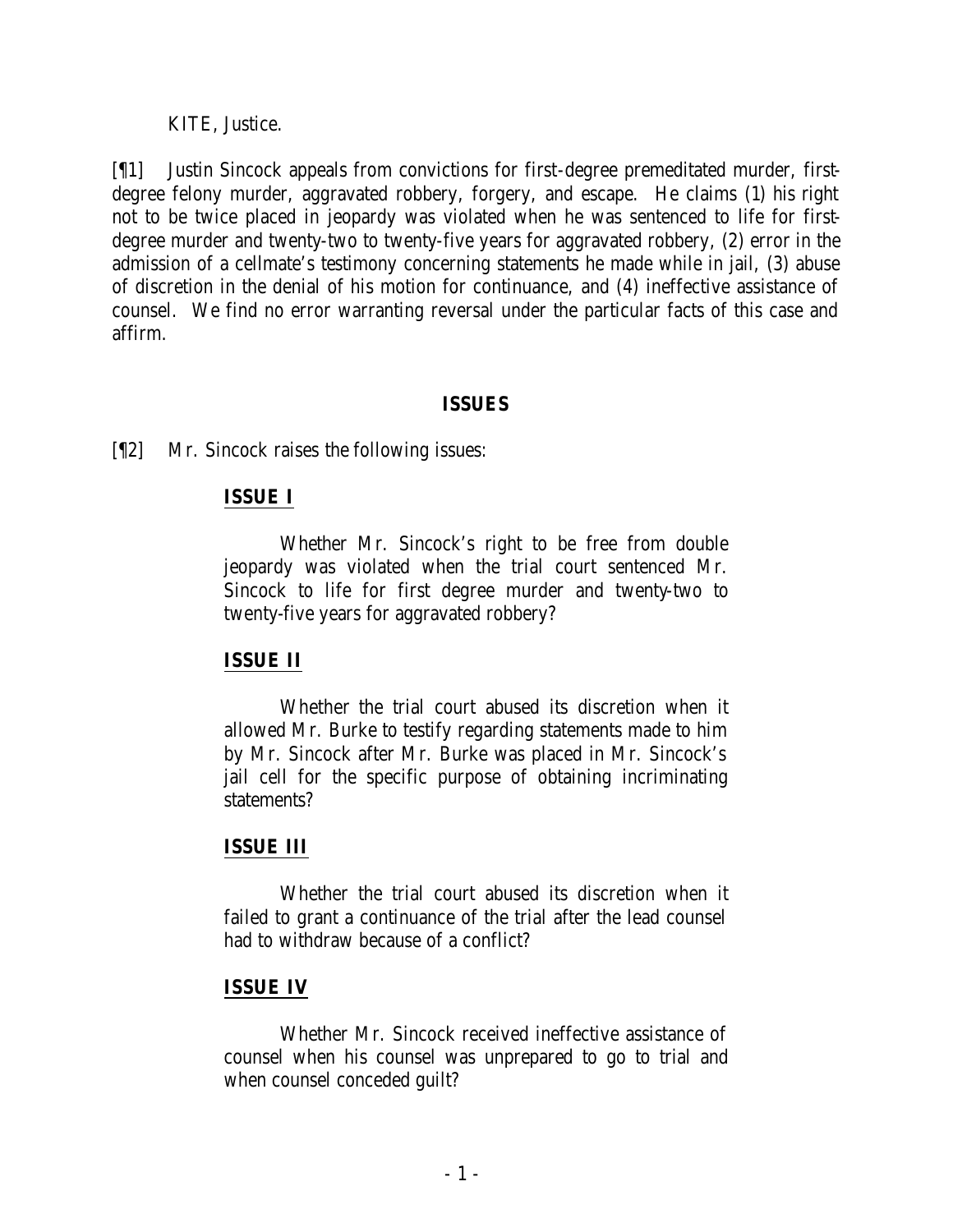The state presents substantially the same issues.

## **FACTS**

[¶3] In the summer of 1998, Mr. Sincock was a transitional resident inmate at Community Alternatives of Casper (CAC). As a condition of his admission to CAC, Mr. Sincock was required to maintain employment and, in late June of 1998, was hired by Dan Horkan to work as a laborer for his floor covering business. On July 28, 1998, Mr. Horkan was scheduled to work out of town and told Mr. Sincock he would not be needed. Before heading out of town that morning, Mr. Horkan stopped by his house where he found Mr. Sincock. Mr. Horkan's wife, Becky, told her husband she had some painting Mr. Sincock could do at the house. Mr. Horkan left at approximately 10:00 a.m., leaving Mr. Sincock, Becky, and the Horkans' two children at the house.

[¶4] At approximately 11:00 that same morning, Becky dropped the children off at her mother's house while she went to deliver lunch to Mr. Sincock. She planned to return to her mother's house before noon. When Becky did not return as planned, her mother, Jennie Litke, called the Horkans' house but received no answer. When nothing was heard from Becky by mid-afternoon, Mrs. Litke called Carmen Horkan, Becky's mother-in-law, and asked her to go over and check the house. Mrs. Horkan went to the house about 3:00 p.m., stepped inside, called for Becky and, hearing no response, picked up the telephone to call Mrs. Litke. There was no dial tone, so she drove to Mrs. Litke's home to tell her she did not find Becky. Mrs. Horkan then returned to the Horkan residence with Mrs. Litke's daughter-in-law. By this time, Mr. Horkan had arrived home. They told him Becky was missing, and the three of them searched the house for some clue as to Becky's whereabouts. Mr. Horkan discovered the telephone had been dismantled. They found a bloodstained towel on the dining room floor. Mrs. Horkan went into the upstairs bathroom, pulled back the shower curtain, and found Becky's body lying face down in the bathtub. She had been shot in the head at close range.

[¶5] Several items were missing from the home, including Becky's purse containing keys, cash, checkbook, and credit cards, a 1995 Saturn station wagon, and a .22 caliber revolver. A note left on the front door stated, "Dan, went to Mountain View, Justin." On July 31, 1998, members of Mr. Sincock's family notified police in Columbia, Missouri, where they resided, that Mr. Sincock had checked into a hotel in town. Police arrested him and recovered the stolen car, along with the stolen credit cards and checks.

[¶6] Mr. Sincock was charged with first-degree premeditated murder, first-degree felony murder, aggravated robbery, forgery, and escape. The latter two charges were based upon allegations that Mr. Sincock forged a check taken from Becky's purse on the day of the murder and violated the terms of his placement at CAC. After a jury trial, he was convicted on all counts. He was sentenced to a term of life imprisonment on the first-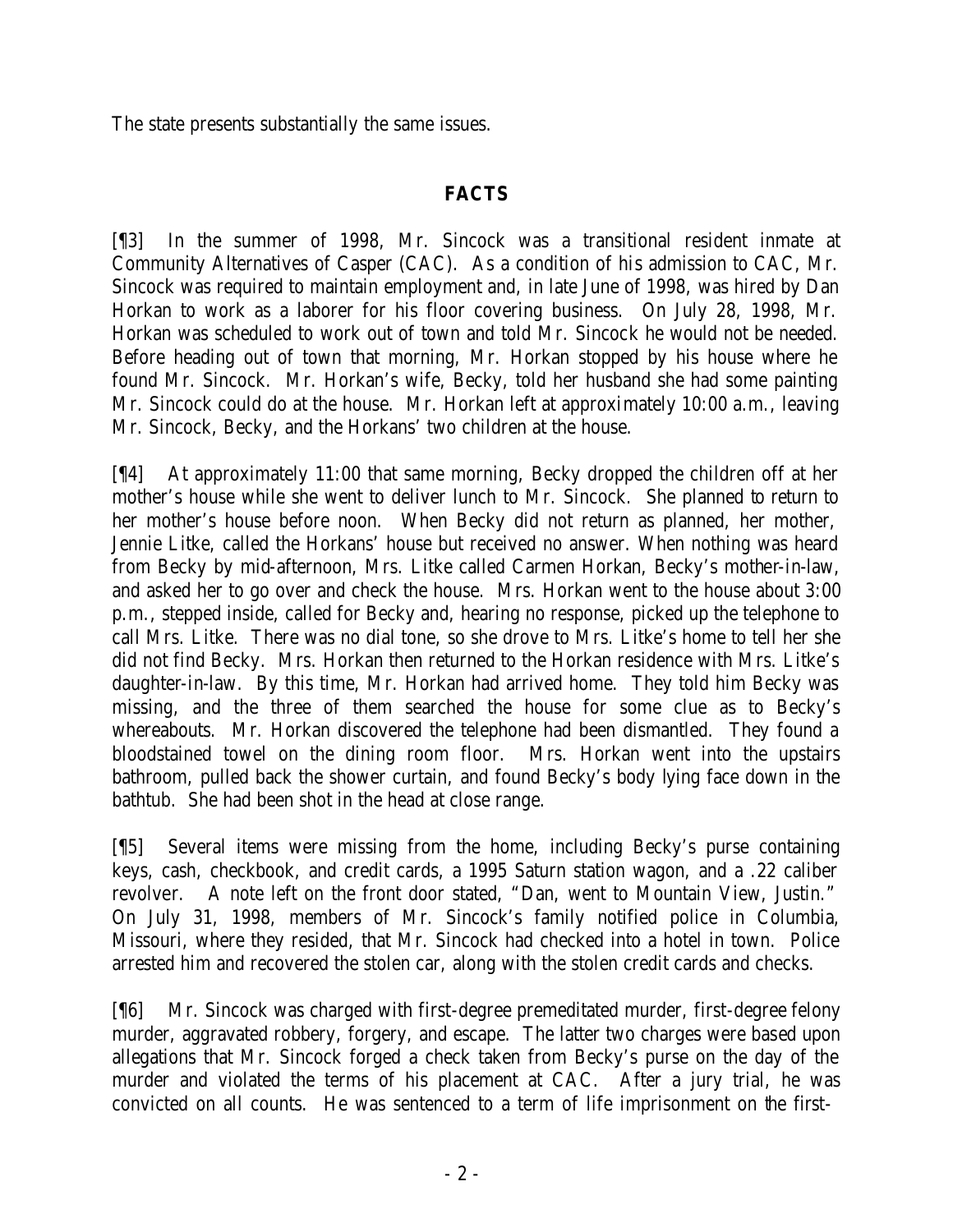degree murder conviction and consecutive terms of twenty-two (22) to twenty-five (25) years imprisonment on the aggravated robbery conviction, nine (9) to ten (10) years on the forgery conviction, and nine (9) to ten (10) years on the escape conviction.

## **DISCUSSION**

## **A. Double Jeopardy**

[¶7] Mr. Sincock claims his right against double jeopardy was violated when he was sentenced to life imprisonment for first-degree murder and a term of years for aggravated robbery. Citing *Bilderback v. State*, 13 P.3d 249, 254 (Wyo. 2000), he contends these two convictions should have merged for sentencing purposes because the facts necessary to prove aggravated robbery describe the only possible way in which he could have committed felony murder (for which aggravated robbery was the underlying felony) and so sentencing him for both violated his constitutional rights against double jeopardy. To support his claim, Mr. Sincock relies upon cases in which we held the imposition of multiple punishments for felony murder and the underlying felony violated the Double Jeopardy Clauses of the United States and Wyoming Constitutions. *Mares v. State*, 939 P.2d 724 (Wyo. 1997); *Roderick v. State*, 858 P.2d 538 (Wyo. 1993); *Cook v. State*, 841 P.2d 1345, 1352-53 (Wyo. 1992).

[¶8] In *Cook*, the jury convicted the defendant of felony murder and the underlying felony and the trial court imposed separate sentences for each conviction. We reversed, holding the sentences must merge because the Wyoming legislature did not intend to allow punishment for both the murder and the underlying felony and, applying *Blockburger v. United States*, 284 U.S. 299 (1932), proof of aggravated robbery under the Wyoming statute required proof of no additional element which proof of felony murder did not require. Mr. Sincock's convictions differ from those in *Cook* or any other case this Court has considered because the first-degree murder count was based on the alternate theories of premeditated murder and felony murder. In light of the jury's finding of guilt on both of those theories, the question of whether the aggravated robbery conviction violated Mr. Sincock's right to be free from a second punishment for the same offense is a question of first impression in Wyoming.

[¶9] We have said the Double Jeopardy Clause protects an accused by prohibiting (1) a second prosecution for the same offense after an acquittal, (2) a second prosecution for the same offense after a conviction, and (3) multiple punishments for the same offense. *DeLoge v. State*, 2002 WY 155, ¶7, 55 P.3d 1233, ¶7 (Wyo. 2002). In this case, we are concerned with the third protection–multiple punishments for the same offense–and whether the convictions for first-degree murder and aggravated robbery should have merged for sentencing purposes. When we analyze the protection against double jeopardy in terms of multiple punishments, we apply the statutory elements test set forth in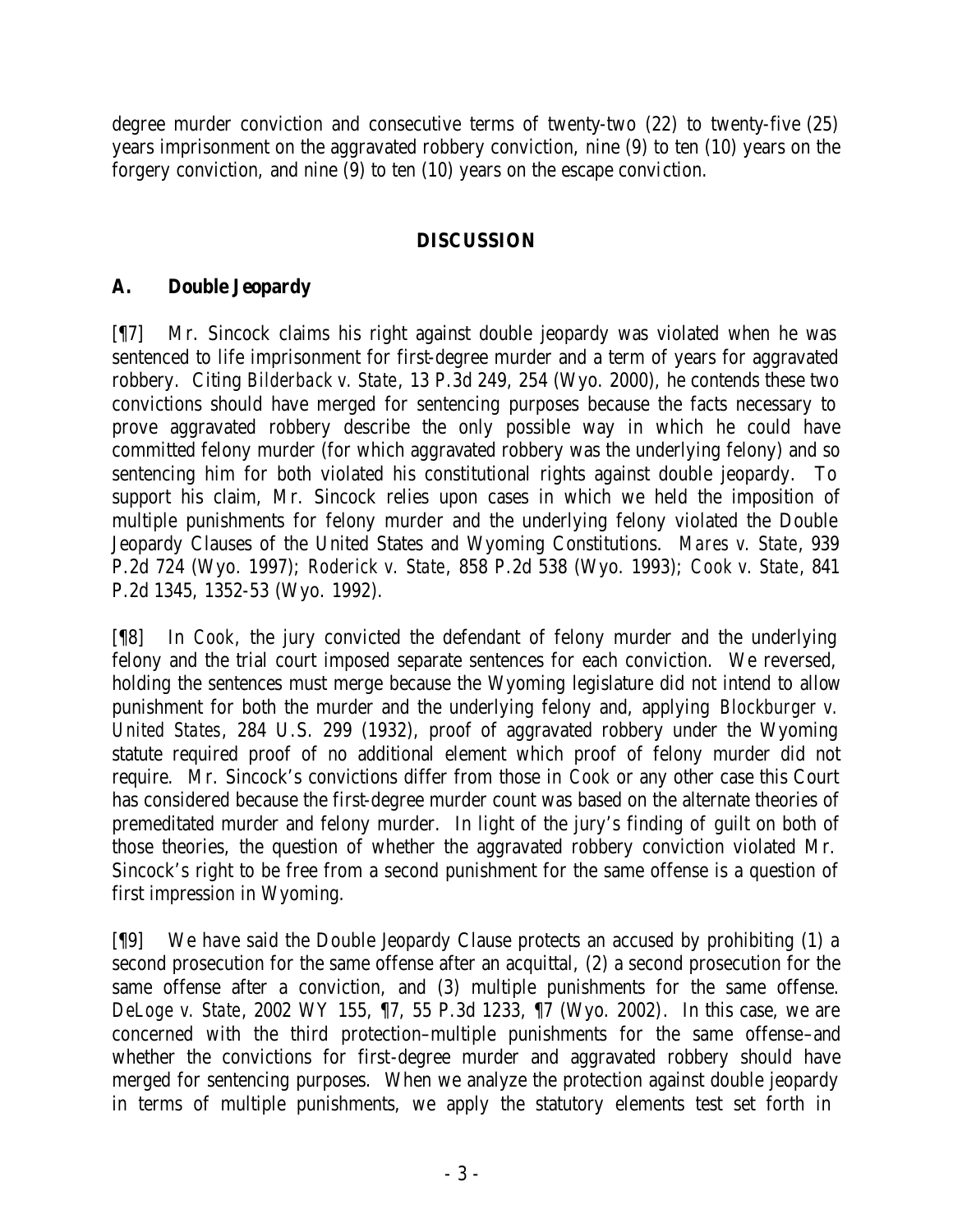*Blockburger*, 284 U.S. 299. Succinctly stated, that test is as follows: "[W]here the same act or transaction constitutes a violation of two distinct statutory provisions, the test to be applied to determine whether there are two offenses or only one is whether each provision requires proof of an additional fact which the other does not." *Pope v. State*, 2002 WY 9, ¶15, 38 P.3d 1069, ¶15 (Wyo. 2002); *Lee v. State*, 2001 WY 129, ¶20, 36 P.3d 1133, ¶20 (Wyo. 2001).

[¶10] Initially, application of the statutory elements test in order to resolve the issue of merger would appear to be a pure question of law calling for de novo review of the trial court's conclusions. *Bilderback*, 13 P.3d at 253-54. Such an analysis may indeed suffice when the question of merger concerns the entitlement of the state to *charge* a defendant with separate crimes and have each charge submitted to the jury. *Id*. The question of merger as a bar to multiple *sentences* after conviction of charges arising from the same act, however, summons a more complex appellate standard of review. *Id*.

[¶11] As a practical matter, in appeals alleging imposition of multiple sentences for a single act, the focus is on those facts proven at trial. *Chapman v. State*, 2001 WY 25, ¶25, 18 P.3d 1164, ¶25 (Wyo. 2001). The ultimate question is whether those facts reveal a single criminal act or multiple distinct offenses against the victim. *Id*. Where the acts required for the commission of one offense are a necessary and indispensable precursor to commission of a second offense, the offenses merge for purposes of sentencing. *Id*. Such merger is mandatory where the second offense cannot be committed absent commission of the first offense. *Id*. If the statutory elements test reveals disparate component parts to the two charged offenses, it may be presumed that the legislature intended separate or cumulative punishments upon convictions of both. *Bilderback*, 13 P.3d at 253. With these principles in mind, we turn to the specifics of the charges on which Mr. Sincock was convicted and sentenced.

[¶12] Mr. Sincock was charged with one count of first-degree murder under Wyo. Stat. Ann. § 6-2-101 (Lexis 1999) (amended 2001), which provided in part as follows:

> (a) Whoever purposely and with premeditated malice, or in the perpetration of, or attempt to perpetrate, any . . . robbery . . . kills any human being is guilty of murder in the first degree.

> (b) A person convicted of murder in the first degree shall be punished by death or life imprisonment according to law . . . .

The information filed against Mr. Sincock alleged one count of first-degree murder under § 6-2-101, based alternatively upon premeditation *or* murder committed in the course of a felony: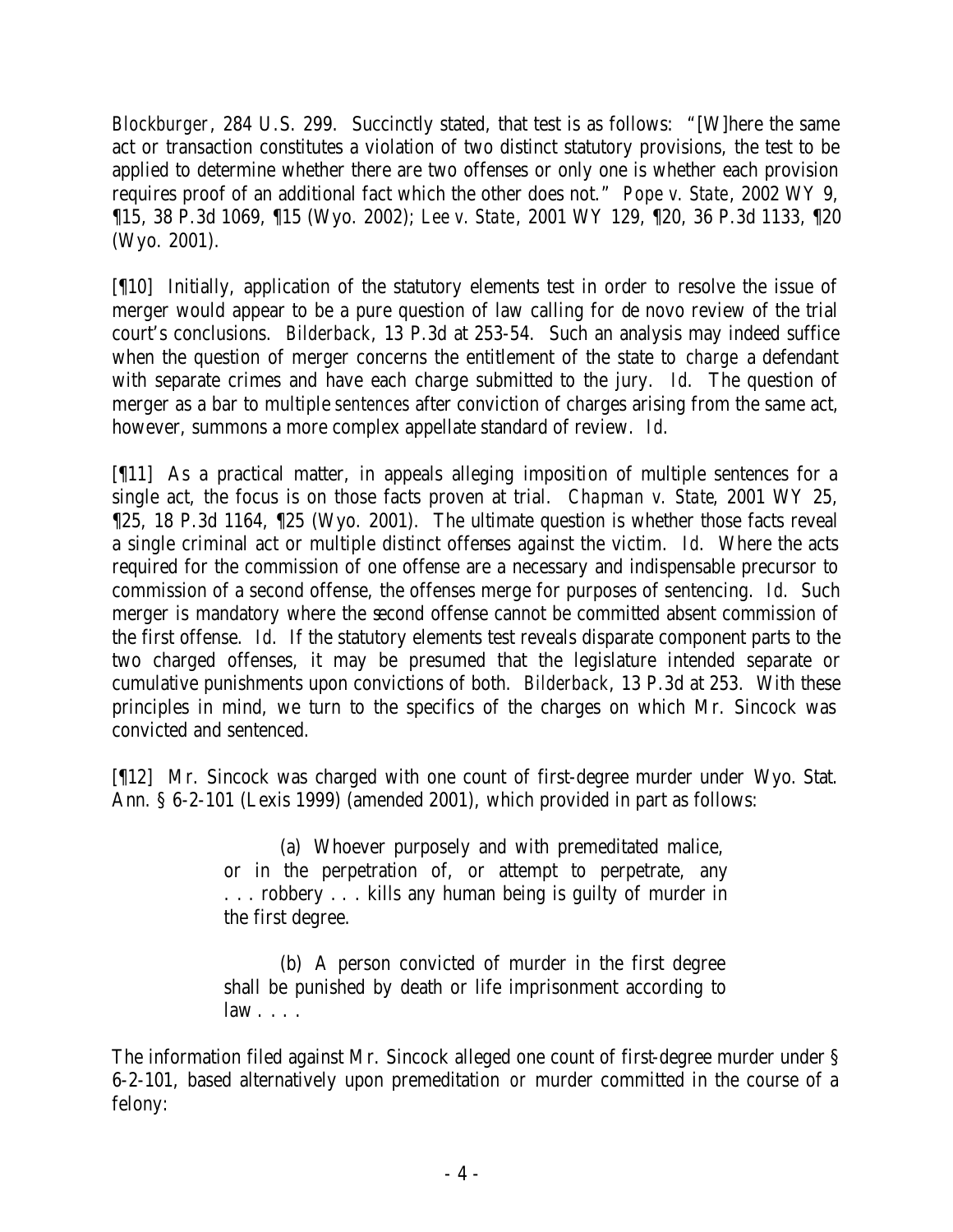#### COUNT I

That JUSTIN WALKER SINCOCK, late of the county aforesaid, on or about the  $28<sup>th</sup>$  day of July, 1998, in the County of Natrona, in the State of Wyoming, did unlawfully, purposely and *with premeditated malice, or in the perpetration of*, or attempt to perpetrate *a robbery* did kill a human being, to-wit: REBECCA HORKAN, in violation of W.S. 1977, as amended, § 6-2-101.

(Emphasis added.) Mr. Sincock was also charged with aggravated robbery under Wyo. Stat. Ann. § 6-2-401(a) and (c) (LexisNexis 2003):

> (a) A person is guilty of robbery if in the course of committing a crime defined by W.S. 6-3-402 he:

> > (i) Inflicts bodily injury upon another; or

. . .

(c) Aggravated robbery is a felony punishable by imprisonment for not less than five (5) years nor more than twenty-five (25) years if in the course of committing the crime of robbery the person:

(i) Intentionally inflicts or attempts to inflict serious bodily injury; or . . . .

The information alleged one count of aggravated robbery as follows:

#### COUNT II

That JUSTIN WALKER SINCOCK, late of the County aforesaid, on or about the  $28<sup>th</sup>$  day of July, 1998, in the County of Natrona, in the State of Wyoming, did unlawfully in the course of committing the crime of larceny, did inflict bodily injury upon another, to-wit: REBECCA HORKAN; or did threaten another, to-wit: REBECCA HORKAN, with or intentionally put her in fear of immediate bodily injury, and did in the course of committing the crime of robbery intentionally inflict serious bodily injury; or did use or exhibit a deadly weapon, in violation of W.S. 1977, as amended, § 6-  $2-401(a)(c)$ .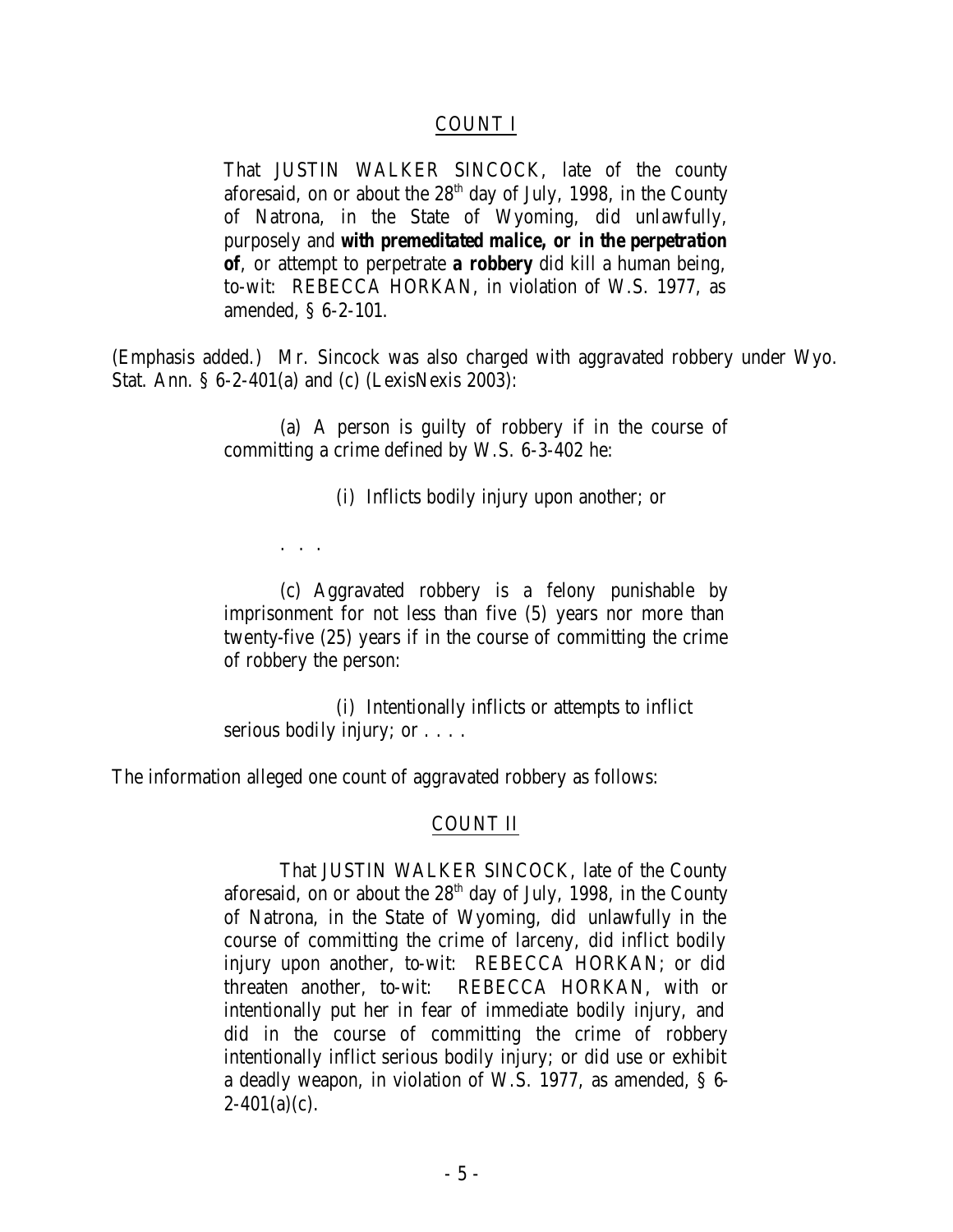[¶13] At the close of the evidence, the trial court instructed the jury on the elements of the charges and, with respect to the murder charge, quoted the statutory language defining first-degree murder alternatively as either premeditated murder or felony murder. The verdict form provided to the jury, however, separated first-degree premeditated murder and first-degree felony murder and required the jury to make a separate finding of guilty or not guilty for each alternative. In advocating for this particular verdict form, the state specifically argued the desirability of having the jury reach a separate verdict on each alternative so that, in the event of an appeal, it would be clear which alternative theory formed the basis for any first-degree murder conviction. Thus, this is not a case like others we have reviewed recently in which the basis for the conviction is unclear. *Urbigkit v. State*, 2003 WY 57, 67 P.3d 1207, (Wyo. 2003); *May v. State*, 2003 WY 14, 62 P.3d 574 (Wyo. 2003); *Tanner v. State*, 2002 WY 170, 57 P.3d 1242 (Wyo. 2002). Here, the state offered, and the trial court gave, a special interrogatory verdict form requiring the jury to indicate which theory formed the basis for the conviction.

[¶14] After its deliberations, the jury found Mr. Sincock guilty of both first-degree premeditated murder and first-degree felony murder. The jury also found him guilty of aggravated robbery. The trial court then imposed one sentence of life imprisonment for first-degree murder and a sentence to a term of years for aggravated robbery. Under the *Blockburger* analysis, first-degree premeditated murder requires proof of premeditated malice; aggravated robbery does not require proof of malice; the jury expressly found Mr. Sincock guilty of first-degree premeditated murder; therefore, we hold that merger of the sentence to life imprisonment on the first-degree murder conviction and the sentence to a term of years on the aggravated robbery conviction was not required.

# **B. Testimony of Cellmate**

[¶15] Byron Burke was a resident at CAC in June and July of 1998 and was acquainted with Mr. Sincock. On July 28, 1998, the day Becky was murdered, Mr. Burke was at the Horkan residence briefly at Mr. Sincock's request. He provided a statement to law enforcement concerning his contact with Mr. Sincock at CAC and on the day of the murder. That statement is not at issue here.

[¶16] In addition to his contact with Mr. Sincock when both men resided at CAC, Mr. Burke was also an inmate at the detention center at the same time Mr. Sincock was incarcerated and awaiting trial for Becky's murder. In August of 1998, because of disciplinary problems, Mr. Burke was transferred to the part of the detention center where Mr. Sincock was being held. When Mr. Sincock saw Mr. Burke on the day he was transferred, he told Mr. Burke he needed to talk to him about what happened on July 28, 1998 because they needed to get their stories straight. Mr. Burke contacted a police detective who then came to the jail and met with him. Mr. Burke told the detective that if he were moved to Mr. Sincock's cell, he could try to get information from him about the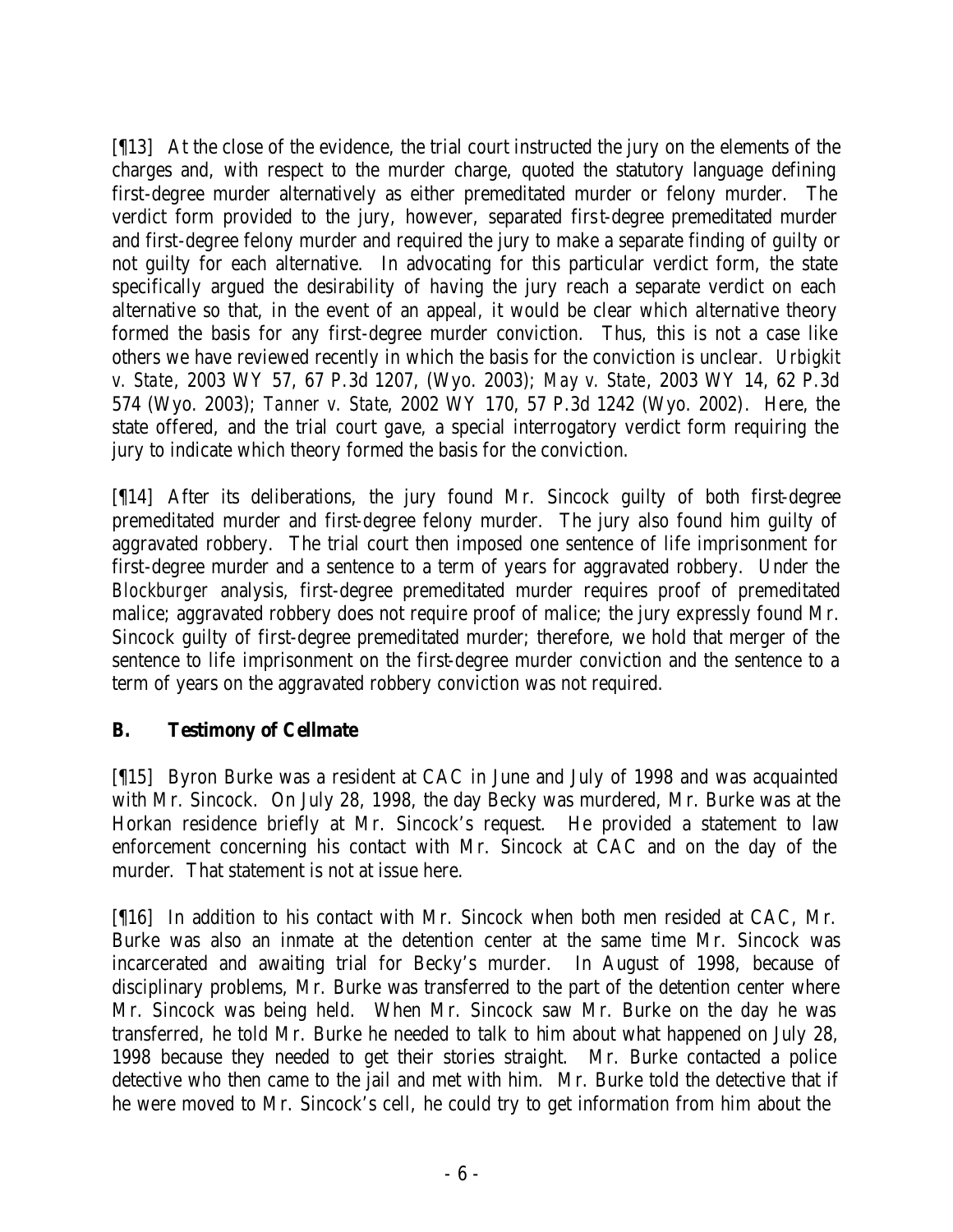murder. The detective informed Mr. Burke that would make him an informant and an agent of the state and, as such, he would be required to advise Mr. Sincock of his rights before attempting to get information from him. The detective did not seem interested in having Mr. Burke act as an informant nor did he ask Mr. Burke to be an informant, do anything to get information from Mr. Sincock or move into Mr. Sincock's cell. Mr. Burke then filled out a written request asking to be placed in Mr. Sincock's cell. He stated in the request: "I was supposed to testify against him in court about that murder, and the detectives want me in there to find out as much as possible since we still get along." In fact, no one from the police department asked Mr. Burke to move into Mr. Sincock's cell. Mr. Burke testified that he made the request because he thought if he obtained information from Mr. Sincock helpful to the police, he might not have to go to prison. Some time after the written request, Mr. Burke was moved into Mr. Sincock's cell and Mr. Sincock made incriminating statements to him. Mr. Sincock argues the testimony of Mr. Burke concerning the statements he made to him should have been suppressed. In support of his claim, he cites cases holding the right to counsel is violated when the state creates a situation likely to induce a defendant to make incriminating statements without counsel present.

[¶17] The testimony from Mr. Burke to which Mr. Sincock takes exception was:

Q Okay. What did Mr. Sincock tell you had happened?

A He told me -- one day I was sitting on my bed, and he told me that it was a rush and – out of the blue, and I said, "What was?" And he said, "shooting her." And I had said that – I just sat there, and he just went on and said he wanted to see my newspaper clippings about the shootings.

And they had said that she was shot in the back of the head, and he said that was a lie, that she was shot in the side of the head and that he had freaked out after he did it and threw her body in the bathtub over some toys, because he was too impatient to remove them. And he freaked out, took her car, took her check and cashed it and went to CY Taco Bell and tried getting another C.A.C. resident to go with him.

Q Okay. During the time that he's telling you what he did and how that went, what was his demeanor then in this cell?

A He was laughing.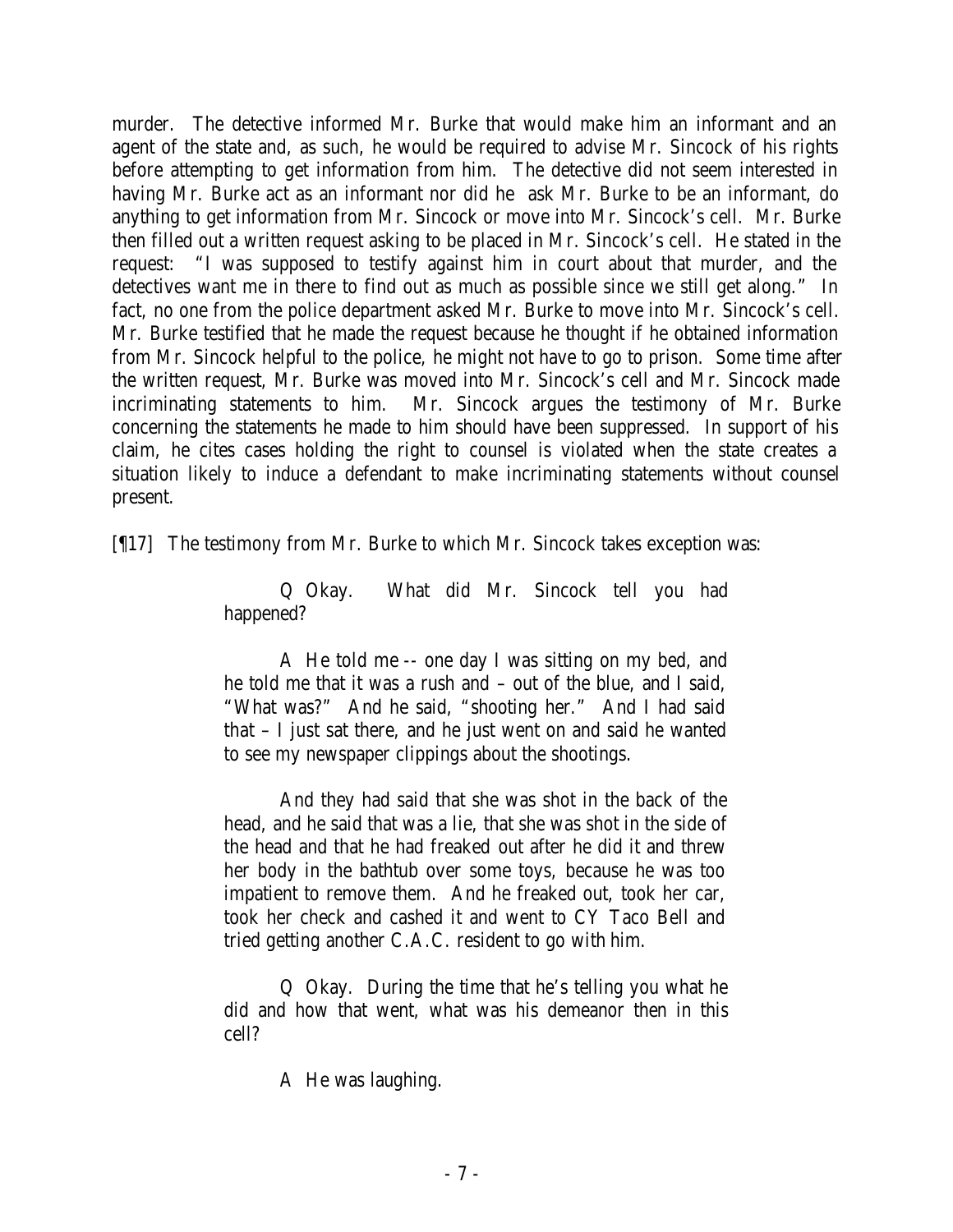Q Okay. Did he show any remorse?

A No.

Q Did he seem upset?

A No.

Q Okay. When Mr. Sincock talked about the murder of Rebecca Horkan, did he say anything about what his plans were regarding the rest of the Horkan family?

A Yes, he did.

Q What did he say?

A He planned on killing the boss to begin with, but the boss was out at Alcova or wherever. And the kids were supposed to come back with her, and he was going to kill her and then kill the boss and kill the kids. He was going to kill the family.

According to Mr. Burke's testimony, Mr. Sincock offered these statements voluntarily, without any solicitation on his part. After Mr. Burke was transferred out of Mr. Sincock's cell, he contacted his attorney and asked him to let law enforcement know he had information for them. Law enforcement officers contacted him and he gave a statement to the same effect as the testimony quoted above.

[¶18] Prior to trial, Mr. Sincock moved for suppression of Mr. Burke's testimony, arguing that admission of the testimony would violate his constitutional rights under the Fourth, Fifth, Sixth, and Fourteenth Amendments to the United States Constitution. After a hearing, the trial court denied the motion, concluding there were no constitutional violations because the undisputed evidence showed Mr. Burke was not acting as an agent of the state when Mr. Sincock made the incriminating statements to him and Mr. Sincock's statements to Mr. Burke were voluntary and not the result of interrogation or questioning by law enforcement.

[¶19] We apply a de novo standard of review to claims of constitutional violations. We also review *de novo* trial court rulings on a defendant's motion to suppress statements on grounds of involuntariness. *Edwards v. State*, 973 P.2d 41, 48 (Wyo. 1999). We defer to the trial court's findings of fact unless they are clearly erroneous, and, because the trial court is in the best position to hear the evidence and assess the witnesses' credibility, we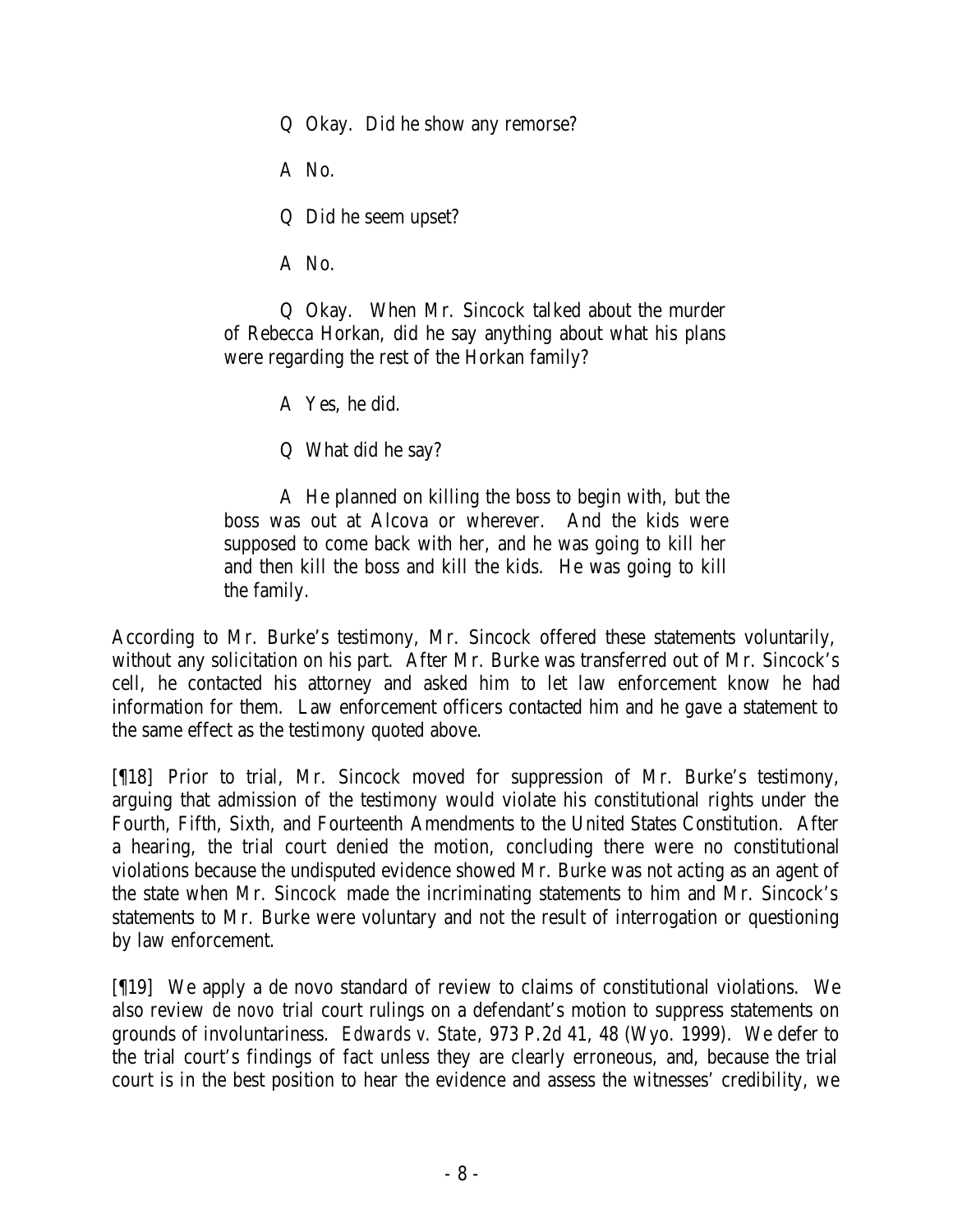view the evidence in the light most favorable to its ruling. *Hadden v. State*, 2002 WY 41, ¶17, 42 P.3d 495, ¶17 (Wyo. 2002).

[¶20] In claiming his statements to Mr. Burke were improperly admitted, Mr. Sincock relies primarily on *United States v. Henry*, 447 U.S. 264 (1980), in which the United States Supreme Court held that incriminating statements made by the defendant to a paid informant while they were confined in the same cellblock were improperly admitted. In *Henry*, government agents contacted a cellmate of the defendant who had also been a paid government informant for over a year and, while telling him not to initiate conversation with the defendant, told him to be alert to anything the defendant said. In deciding that a government agent deliberately elicited incriminating statements from the defendant in violation of the protections of the Sixth Amendment, the court found three factors to be important: (1) the informant was acting under instructions as a paid informant of the government, (2) the agent was ostensibly no more than a fellow inmate of the defendant, and (3) the defendant was in custody and under indictment at the time of the statements. *Henry*, 447 U.S. at 270. The court said:

> By intentionally creating a situation likely to induce Henry to make incriminating statements without the assistance of counsel, the Government violated Henry's Sixth Amendment right to counsel. This is not a case where, in Justice Cardozo's words, "the constable . . . blundered," *People v. DeFore*, 242 N.Y. 13, 21, 150 N.E. 585, 587 (1926); rather, it is one where the "constable" planned an impermissible interference with the right to the assistance of counsel.

Id. at 274-75 (footnote omitted).

[¶21] Unlike the situation in *Henry*, the evidence in the present case was that Mr. Burke was not acting under instructions from government officials and was not a government informant, paid or unpaid, at the time Mr. Sincock made the statements. Rather, the evidence was that Mr. Burke was acting on his own and in direct contravention of what police detectives told him.

[¶22] Moreover, in cases subsequent to *Henry*, the United States Supreme Court has further clarified a Sixth Amendment violation does not occur in this context if the incriminating statements made by a defendant to an informant are voluntary. In *Kuhlmann v. Wilson*, 477 U.S. 436, 459 (1986), the defendant was placed in a cell with a prisoner who, unbeknownst to him, was a police informant who had agreed to listen to his conversations and report his remarks back to detectives. The informant was instructed not to ask the defendant any questions but only to listen. The defendant thereafter made incriminating statements, which the informant reported back to detectives. The court considered the question, left open in *Henry*, whether the Sixth Amendment forbids the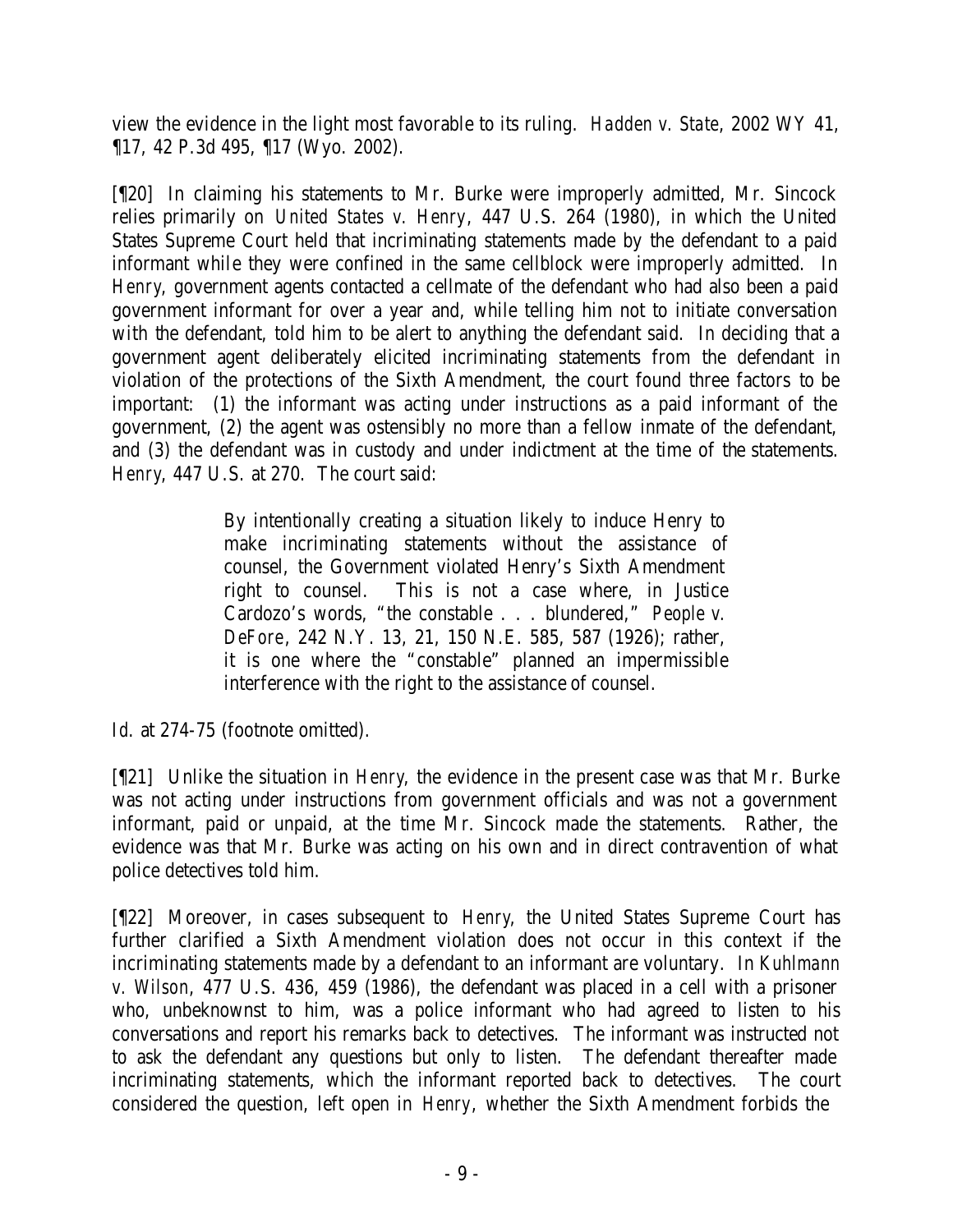admission into evidence of an accused's statements to a jailhouse informant who was placed in close proximity but made no effort to stimulate conversations about the crime charged. The court concluded the answer was "no":

> [A] defendant does not make out a violation of [the Sixth Amendment right to counsel] simply by showing that an informant, either through prior arrangement or voluntarily, reported his incriminating statements to the police. Rather, the defendant must demonstrate that the police and their informant took some action, beyond merely listening, that was designed deliberately to elicit incriminating remarks.

*Id.* at 459. Here, there was no evidence the police or Mr. Burke took any action designed deliberately to elicit incriminating remarks from Mr. Sincock. We conclude, therefore, the trial court did not error in admitting Mr. Burke's testimony.

[¶23] Having reached that conclusion, we note our concern that Mr. Burke was ever allowed to become Mr. Sincock's cellmate. The suggestion that Mr. Burke's transfer into Mr. Sincock's cell was not known to the police and that detention center personnel did not know of Mr. Burke's request to be moved to that location in order to get information for the government stretches the bounds of belief. However, case law from other jurisdictions overwhelmingly holds that an informant becomes a government agent so as to implicate the government in a right to counsel violation only when the government gives explicit directions or otherwise encourages the informant to obtain information. Given the undisputed evidence presented here that the government attempted to discourage Mr. Burke's offer to obtain information, our concern about Mr. Burke's placement in Mr. Sincock's cell does not warrant reversal of the trial court's ruling.

# **C. Motion for Continuance**

[¶24] Mr. Sincock claims error occurred when the trial court denied his motion for continuance filed after lead defense counsel withdrew due to a conflict. Apparently, lead counsel became involved in representation of another jail inmate who had knowledge of evidence the state intended to present at Mr. Sincock's trial. He withdrew leaving two lawyers to defend Mr. Sincock at trial–one with only three years experience and a second who intended to be involved only if the case entered the penalty phase. At the time lead counsel withdrew, less than two weeks remained to prepare for trial.

[¶25] The grant or denial of a motion for continuance is a discretionary ruling. *Clearwater v. State*, 2 P.3d 548, 553 (Wyo. 2000). We, therefore, review the trial court's ruling on Mr. Sincock's motion for continuance for abuse of discretion. The ultimate question in determining whether an abuse of discretion has occurred is whether the trial court reasonably could have concluded as it did. *Vaughn v. State*, 962 P.2d 149, 151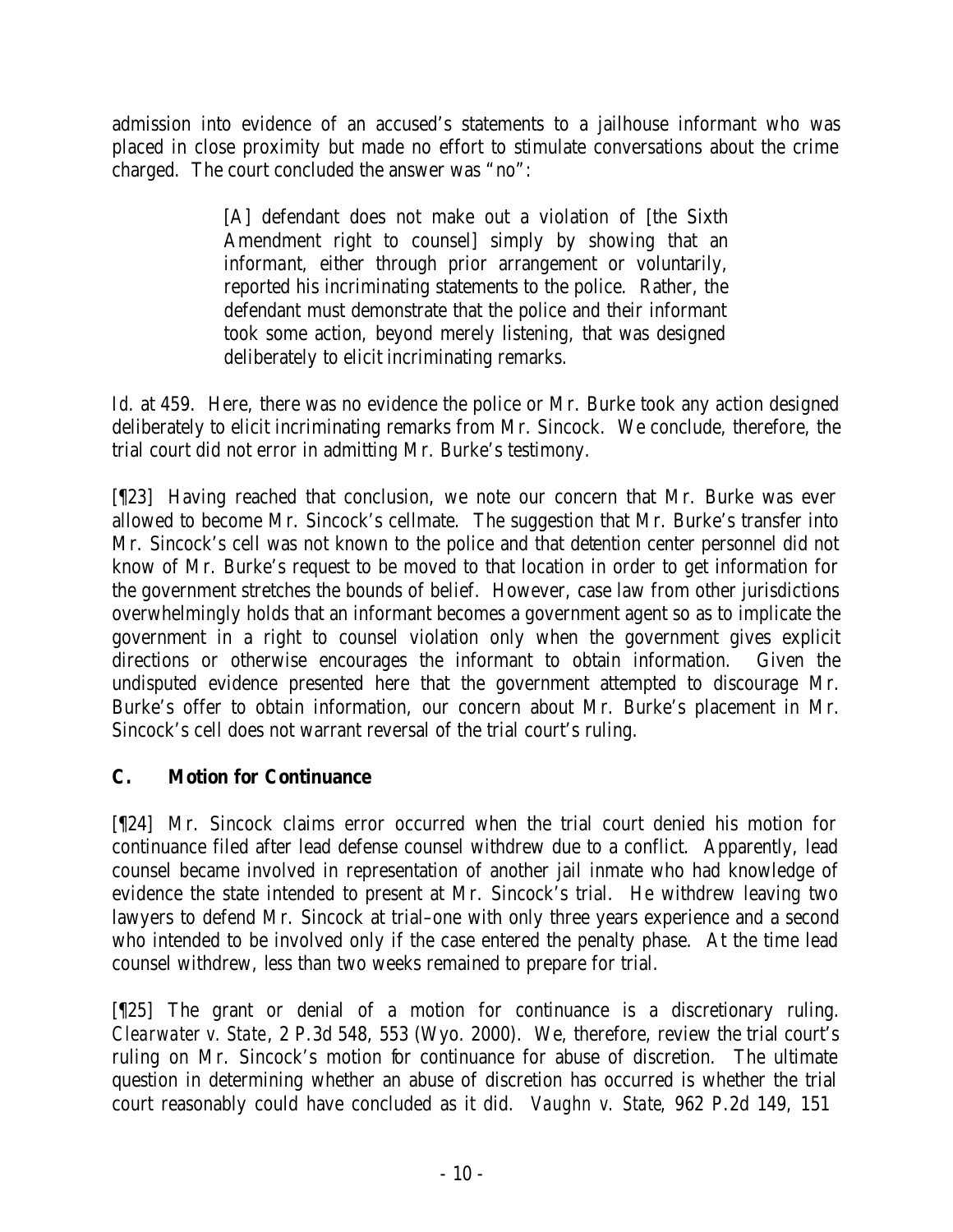(Wyo. 1998). Review of a court's discretionary ruling on a continuance motion is highly dependent upon individual facts and circumstances. *Cardenas v. State*, 811 P.2d 989, 994 (Wyo. 1991). The party attacking the court's ruling bears the burden of establishing the abuse of discretion. *Id.* Where a trial court refuses to grant a continuance requested on the basis of insufficient time to prepare for trial, an abuse of discretion will not be found unless there is a clear showing of manifest injustice. *Mapp v. State,* 953 P.2d 140, 143 (Wyo. 1998).

[¶26] The record reveals that defense counsel filed a motion for continuance on September 16, 1999, in which he presented three reasons for extending the trial date, including the fact that lead defense counsel was withdrawing from representation of Mr. Sincock. Mr. Sincock's claim of error on appeal relates exclusively to the withdrawal of counsel and not to the other reasons originally advanced as grounds for a continuance. At the time the motion was filed, the trial was scheduled to begin on September 27, 1999, less than two weeks away. A hearing was held on the motion the following day, September 17, 1999, at which time defense counsel argued that the only attorney really prepared to try the case was about to withdraw from representation of Mr. Sincock. While noting its concern about the events giving rise to lead defense counsel's withdrawal, the trial court denied the motion, stating:

> Balancing out and considering everything, though, it seems to me the State is also entitled to a trial and an ability to go on with this case. The expense and the effort in administering these trials is unbelievable to my perception. And the Clerk of District Court's Office, the District Judges' Office have gone through tremendous efforts to have this case scheduled up for trial beginning September 27, 1999.

> And to just continue it at no fault of the Court, no fault of the State, perhaps some fault directed to the defendant and maybe to defense counsel, to me, just doesn't pan out. It seems to me that we do need to leave the trial on. . . .

> The next thing I would note is, while the defense may want to set this case in January, our trial schedule is such that, once again, we would have to take drastic efforts to schedule it at a time convenient to the defense.

> We have people, for example, in civil trials that have been waiting for, I'm guessing, ten months. Their civil trials in January are set ten months ago. And to say, okay, we'll just throw them another ten months down the road – or will the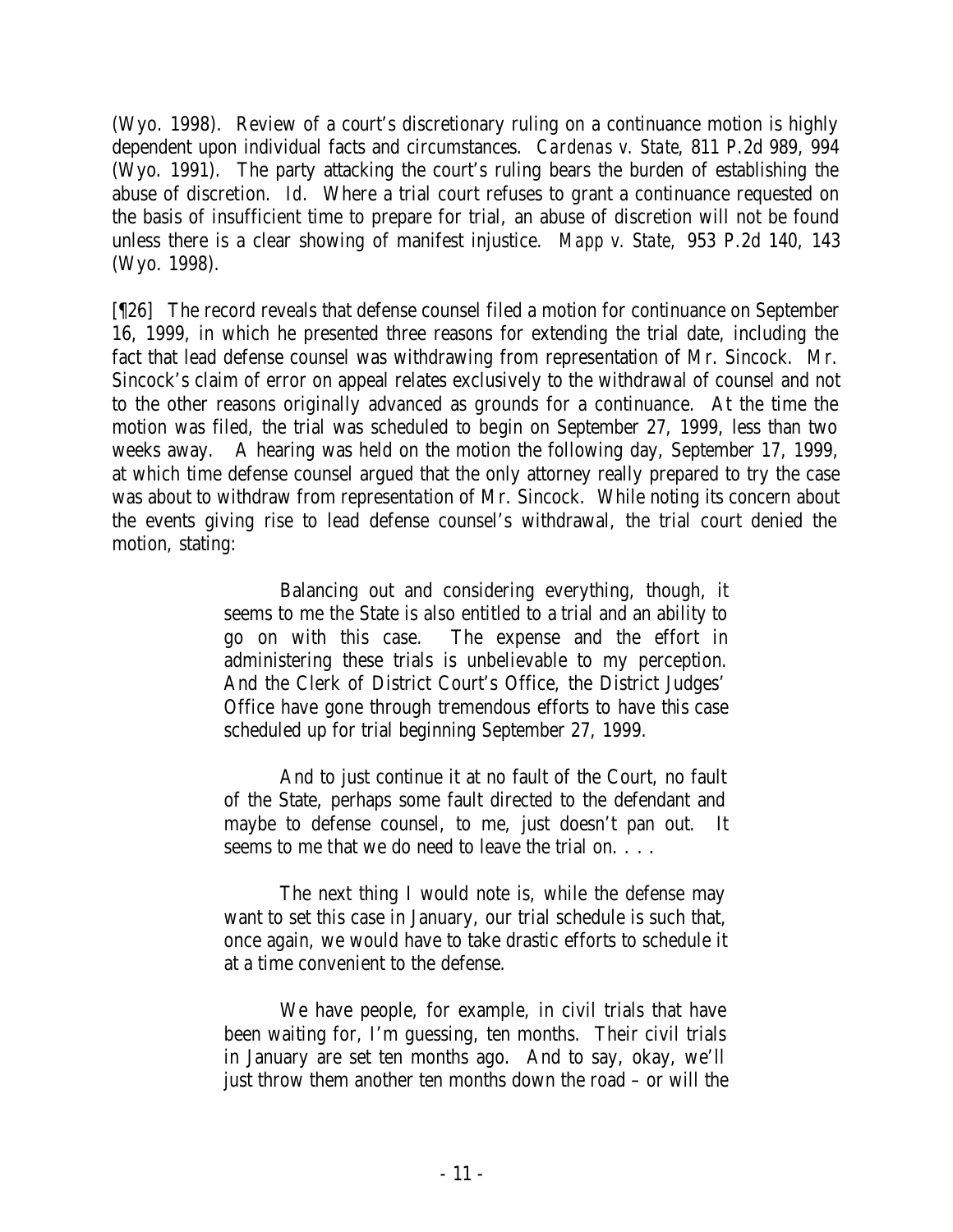court be unable to address speedy trial concerns in other criminal cases – it just doesn't sit with me.

And given the fact that there's been a previous continuance granted based upon the defense's desire to change the plea to not guilty by reason of mental illness and deficiency, I just can't justify another continuance in this case. So I'll stand by the ruling.

[¶27] On September 23, 1999, four days before trial, defense counsel filed a motion asking the trial court to reconsider, on different grounds, its denial of the September 16 motion for continuance. In this third motion for continuance, defense counsel did not raise the issue of lead trial counsel's withdrawal as grounds for continuing the trial. After a hearing, the trial court again denied the motion.

 [¶28] Mr. Sincock argues in essence that it was error for the trial court to deny his motion because it denied him the right to a fair trial with competent, adequately prepared counsel. He claims that after lead counsel withdrew, he was left to be represented by an inexperienced attorney whose function up to then had been to assist lead counsel, and an attorney, who although experienced, had focused up to that point on the penalty phase of the trial. Given the seriousness of the charges against him and the potential death sentence, he argues, a continuance was warranted in order to give the two remaining attorneys time to adequately prepare.

[¶29] There is no question the charges against Mr. Sincock were serious. However, the seriousness of the charges or the penalty is not the determining factor in deciding whether the denial of a continuance can be upheld. Rather, we look to whether the denial resulted in a serious miscarriage of justice. *Mapp,* 953 P.2d at 143. Under the circumstances present in this case, we find no such miscarriage of justice.

[¶30] Although the attorney Mr. Sincock characterizes as "lead" counsel did not appear at the trial and handle Mr. Sincock's defense, the attorneys left with the defense after his withdrawal had the benefit of his work gathering evidence and witnesses and preparing a defense from the time he entered his appearance at the arraignment on September 22, 1998, a full year before trial, until he withdrew two weeks before trial. All of the information he gathered and all of his preparations for trial were available to the two remaining attorneys after his withdrawal.

[¶31] Moreover, this is not a situation where two unseasoned attorneys were thrust suddenly into defending Mr. Sincock with no previous involvement in or knowledge of the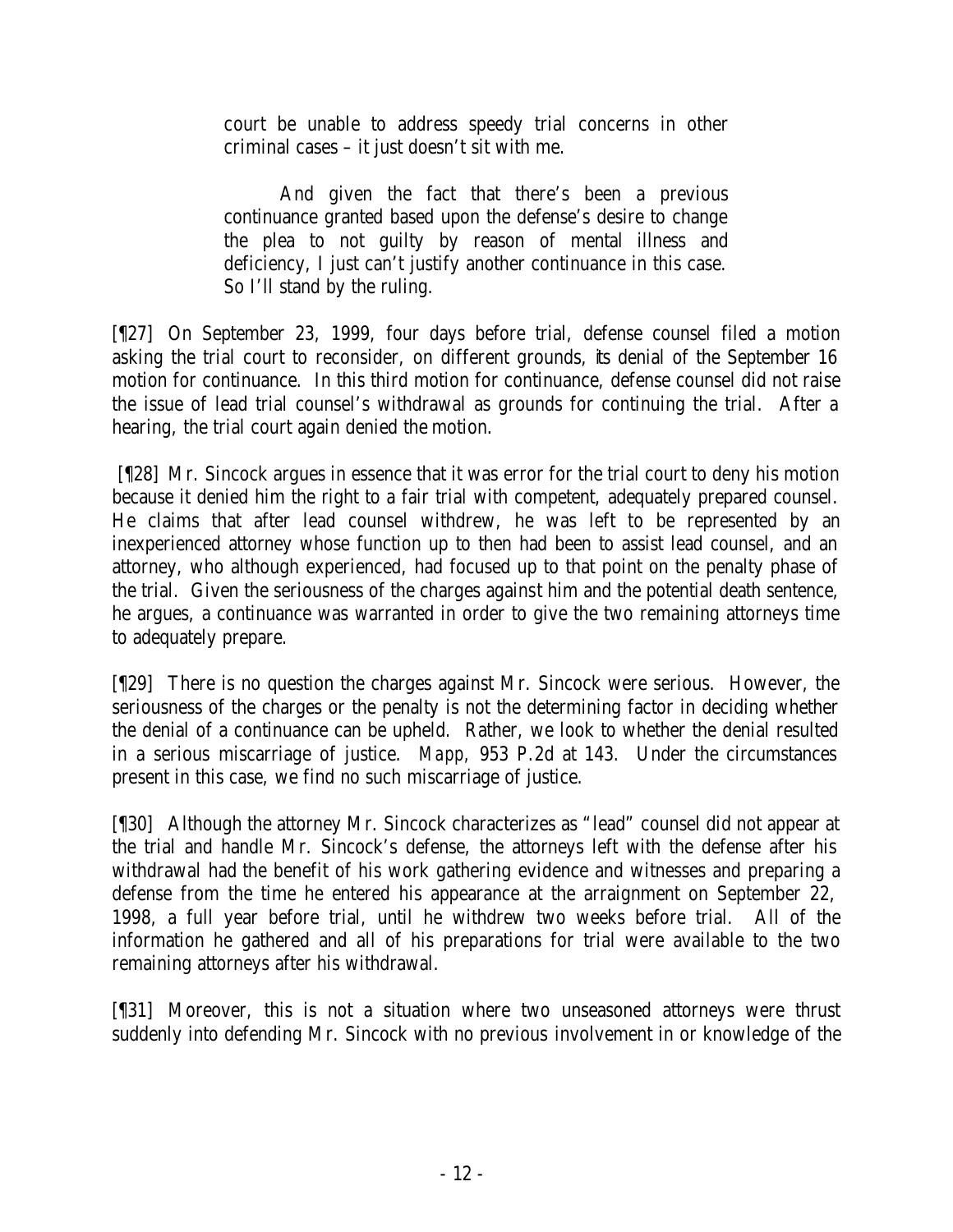case. Both attorneys became involved in the case early on in the proceedings.<sup>1</sup> Although one of them was fairly new to the practice of law, she was intimately involved from the beginning, filing many of the pretrial defense motions and arguing them before the court. Her general knowledge of the case is apparent from a review of the filings and hearing transcripts. The other attorney was an experienced lawyer and former judge with thirty years of experience in the legal profession. It appears from the record that he also was actively involved in the defense from the beginning and appeared at hearings, argued motions, and was well versed in the facts and law of the case. Although his focus may have been the sentencing phase of the proceedings, it appears from the record that he also was involved in other aspects of the defense, including estimating the number of days necessary for trial, discovery issues, jury questionnaires, issues concerning Mr. Sincock's mental competency, adding an additional plea of not guilty by reason of mental deficiency and the motion to suppress the statements and testimony of Mr. Burke. Additionally, he was present at and participated in many of the hearings leading up to the trial.

[¶32] Despite these facts, Mr. Sincock argues he did not receive a fair trial because defense trial counsel was unprepared for the state's cross-examination of the defense expert witness using a chronology prepared by the defense summarizing records, including jail disciplinary reports involving Mr. Sincock. Dr. Jakob Camp, a clinical forensic psychiatrist retained by the defense, performed a mental capacity evaluation of Mr. Sincock. Dr. Camp testified, based upon his examination of Mr. Sincock and review of his records and history, that in his opinion Mr. Sincock suffered from a severely abnormal mental condition resulting from Hashimoto's disease exacerbated by methamphetamine use, which grossly impaired his understanding of reality and made it impossible for him to conform his conduct to the requirements of law on July 28, 1998. One of the points the defense attempted to make during the trial was that Mr. Sincock did not have a violent nature or a history of violent behavior, a fact inconsistent, in the opinion of Dr. Camp, with the crime he was alleged to have committed. In an attempt to defuse this idea, the state on cross-examination of Dr. Camp used the chronology, which made reference to various disciplinary reports and alleged outbursts involving Mr. Sincock, conflicts with other inmates and confiscation of items found in his possession that could potentially be used as weapons. Defense counsel objected on the basis that the reports concerned allegations that were never proven and the state knew they were never proven and was misleading the jury. The trial court allowed the examination to continue and the state asked Dr. Camp about actual disciplinary action taken against Mr. Sincock while in jail. Defense counsel asked to approach the bench and told the trial court he did not know where the information in the chronology came from and his lack of knowledge was one of the problems with lead counsel withdrawing and the trial going forward as scheduled. He

<sup>&</sup>lt;sup>1</sup> Kerri Johnson entered an appearance on behalf of Mr. Sincock on November 12, 1998. Although we are unable to locate an entry of appearance for him, James Wolfe appeared at the December 7, 1998, scheduling conference on Mr. Sincock's behalf and from that point on was actively involved in the defense.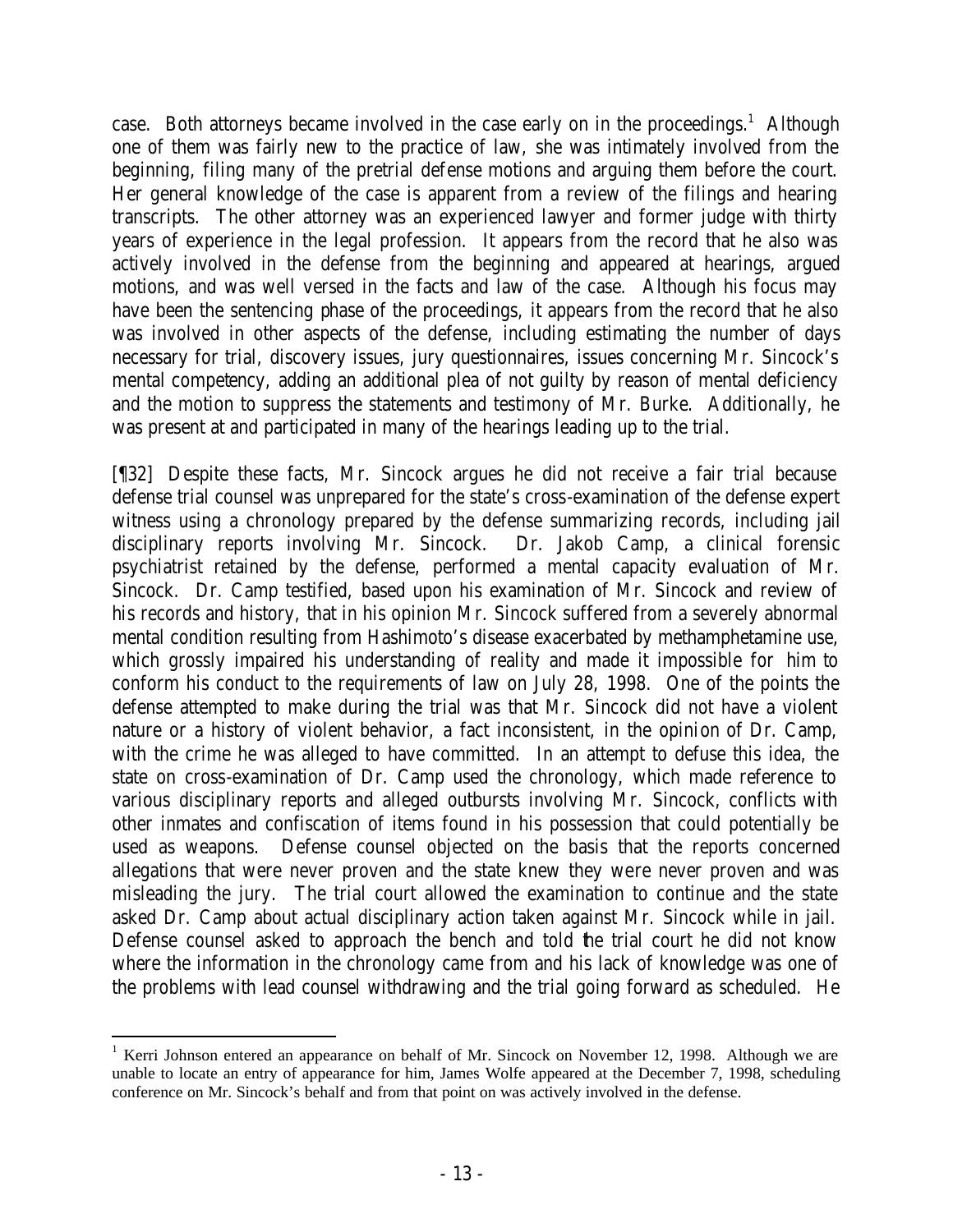asked for a break to consult with co-counsel, which the court denied, saying defense counsel could make inquiry of the witness on redirect and if he still needed a break at that point, the court would consider it. The state concluded its cross-examination, and on redirect, defense counsel inquired of Dr. Camp whether any of the information he reviewed, including the reports of disciplinary problems in jail, demonstrated to him that Mr. Sincock was a violent individual. Dr. Camp testified that it did not. Defense counsel completed his re-direct examination and did not renew his request for a recess in order to review the chronology or discuss it with Dr. Camp or the defense team. In light of the totality of Dr. Camp's testimony, as well as the other evidence presented at trial, we are not persuaded defense counsel's apparent lack of knowledge of the chronology caused a serious miscarriage of justice resulting in the denial of Mr. Sincock's right to a fair trial. Mr. Sincock points to no other specific facts demonstrating a serious miscarriage of justice resulting from the denial of his motion for continuance. We hold, therefore, he has failed to demonstrate an abuse of discretion.

# **D. Ineffective Assistance of Counsel**

[¶33] Mr. Sincock argues defense counsel was ineffective in two respects: being unprepared for trial and conceding his guilt in remarks made to the jury. The first claim is based upon the same facts as those alleged in his claim that a continuance of the trial was wrongly denied–trial counsel was not prepared to defend his case after lead counsel withdrew. The second claim is based upon two statements by defense counsel, one in opening statement to the effect that Mr. Sincock denied the charges but the defense expert would testify Mr. Sincock was suffering from a medical condition that affected his memory, and another in closing argument conceding that Mr. Sincock probably committed the crime. We address these two claims separately in the order they were raised.

# *1. Preparedness for trial*

# **(A) STANDARD OF REVIEW**

[¶34] In reviewing claims of ineffective assistance of counsel, our paramount consideration is whether, in light of all the circumstances, trial counsels' acts or omissions were outside the wide range of professionally competent assistance. *Gleason v. State*, 2002 WY 161, ¶44, 57 P.3d 332, ¶44 (Wyo. 2002). An appellant claiming ineffective assistance of counsel must demonstrate on the record that counsel's performance was deficient. *Id*. (citing *Strickland v. Washington*, 466 U.S. 668 (1984)). Ordinarily, he must also demonstrate that prejudice resulted. Under this test, the inquiry is whether or not counsel rendered the assistance a reasonably competent attorney would have offered and, if not, whether his failure to do so prejudiced the defense of the case. *Id*. This two-part test, the *Strickland* test, is the test we normally apply in reviewing ineffectiveness claims, and it is this test that applies to Mr. Sincock's first claim of ineffectiveness.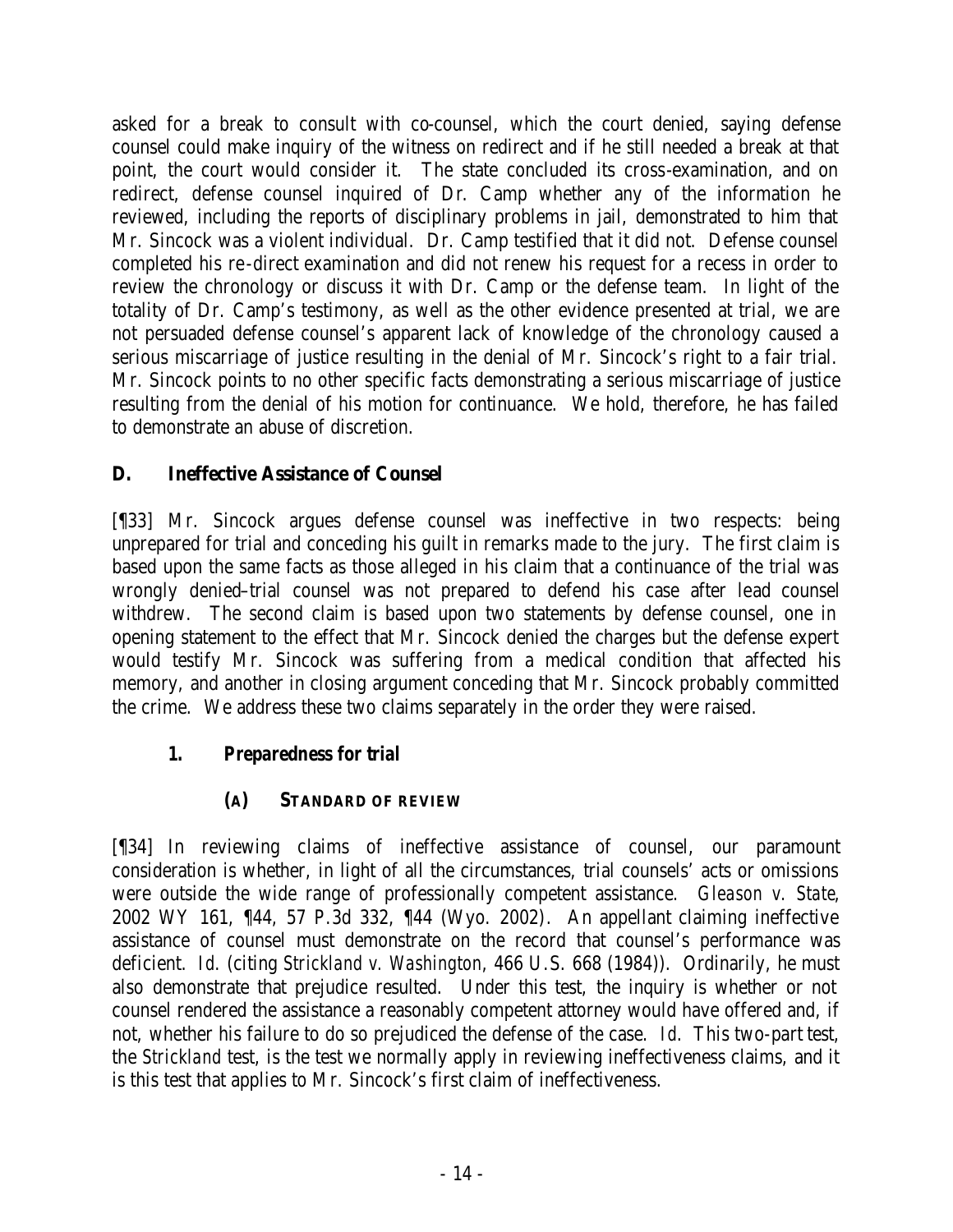[¶35] We examine the conduct of defense counsel in light of all the circumstances in determining whether the identified acts or omissions fall outside the ambit of professionally competent assistance, bearing in mind the function of counsel is to make the adversarial testing process work in every case. *Dickeson v. State*, 843 P.2d 606, 609 (Wyo. 1992). The benchmark for judging any claim of ineffectiveness must be whether counsel's conduct so undermined the proper functioning of the adversarial process that the trial cannot be relied upon as having produced a just result. *Gleason*, 2002 WY 161. We do not evaluate the efforts of counsel from a perspective of hindsight but endeavor to reconstruct the circumstances surrounding the challenged conduct and evaluate the professional efforts from the perspective of counsel at the time. *Dickeson*, 843 P.2d at 609*.* We invoke a strong presumption that counsel rendered adequate and reasonable assistance making all decisions within the bounds of reasonable professional judgment. *Id.* The burden is on the defendant to overcome this presumption that, in light of the circumstances, the challenged action or failure of the attorney might be considered sound trial strategy. *Id*. With these standards in mind, we apply the two-part *Strickland* test to Mr. Sincock's claim that counsel was not prepared for trial.

# **(B) PART ONE OF** *STRICKLAND* **– DEFICIENT PERFORMANCE**

[¶36] Mr. Sincock claims broadly that counsel's performance was deficient because he was unprepared for trial. The *only* specific example he cites is counsel's unfamiliarity with the chronology the state used in cross-examining Dr. Camp. Just as we concluded this occurrence was insufficient to demonstrate manifest injustice denying Mr. Sincock a fair trial, we conclude counsel's unfamiliarity with the chronology does not show deficient performance. Despite his uncertainty about the source of the information contained in the chronology, counsel made his point through Dr. Camp that there was no evidence Mr. Sincock had violent tendencies and the state was misleading the jury by suggesting disciplinary action was taken against Mr. Sincock while he was in jail. In light of all the other circumstances and counsel's overall performance at trial, this limited event is far from sufficient to show counsel was unprepared for trial.

[¶37] As pointed out, Mr. Sincock offers no other specifics as to counsel's alleged lack of preparedness. We have said that a defendant does not meet his burden of showing his counsel's performance was deficient by mere speculation or equivocal inferences. *Barkell v. State*, 2002 WY 153, ¶13, 55 P.3d 1239, ¶13 (Wyo. 2002). A broad assertion of ineffective assistance, without more, is insufficient to overcome the presumption that trial counsel rendered adequate assistance and exercised reasonable professional judgment. *Id*. Contrary to Mr. Sincock's contention, we find from the totality of the circumstances that counsel was adequately prepared and performed within the bounds of reasonable professional judgment. Having reached this conclusion with respect to the first part of the *Strickland* test, we do not reach the second part of the test, the question of prejudice.

# *2. Concessions of guilt*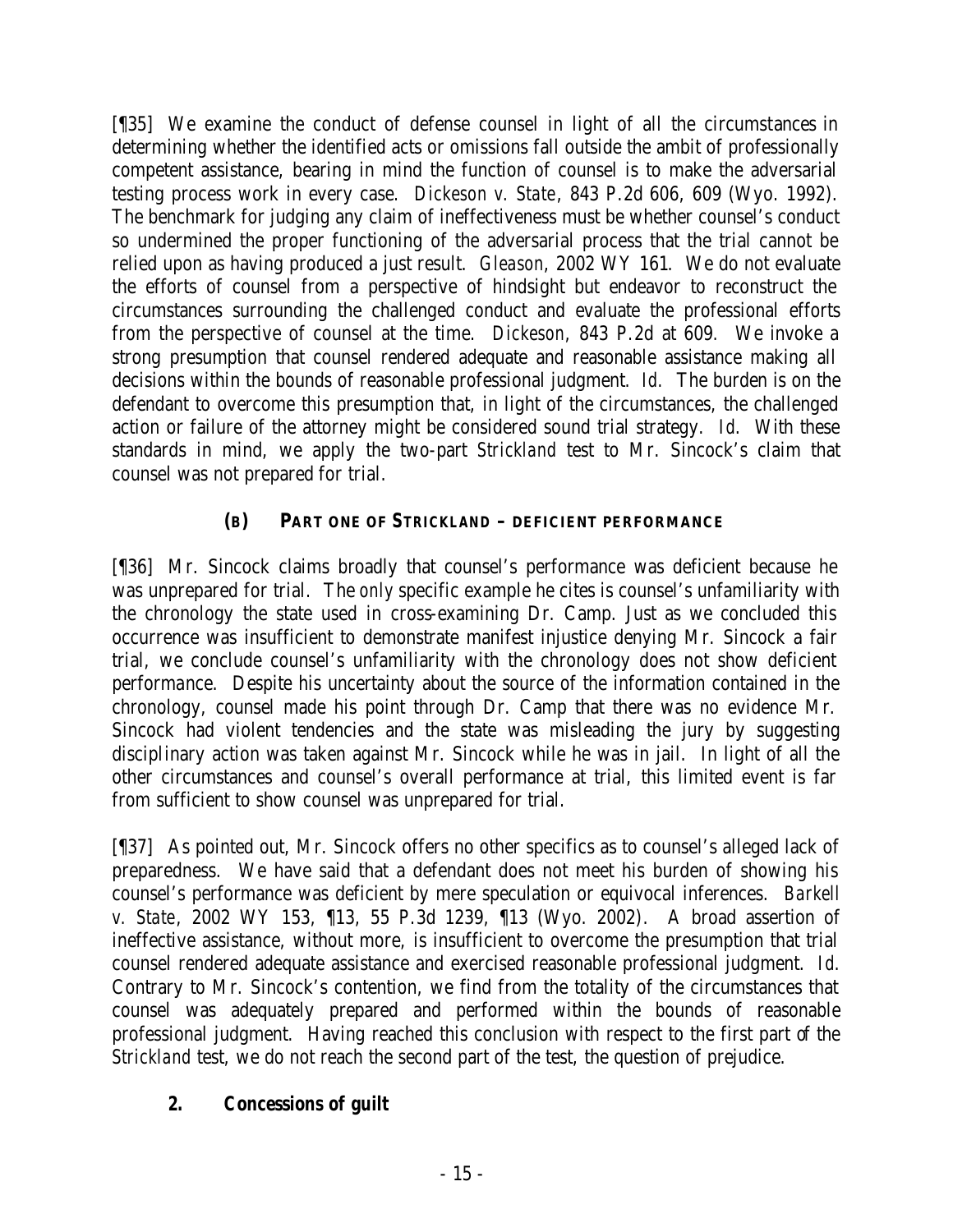### **(A) STANDARD OF REVIEW**

[¶38] Although we ordinarily adhere to the *Strickland* test in reviewing claims of ineffective assistance of counsel and require a showing of deficient performance coupled with prejudice, there is a narrow class of cases where the "circumstances . . . are so likely to prejudice the accused that the cost of litigating their effect in a particular case is unjustified." *United States v. Cronic*, 466 U.S. 648, 658 (1984); *see also Strickland*, 466 U.S. 668. The complete denial of counsel is one such circumstance. *Cronic*, 466 U.S. at 659. Another exists where "counsel entirely fails to subject the prosecution's case to meaningful adversarial testing." *Id.* Still another exists where counsel is appointed so close to trial that it amounts to a denial of effective assistance. *Id*. Where such circumstances are shown to exist, prejudice will be presumed without inquiry into the actual performance at trial. *Id*. Wyoming recognizes this narrow line of cases in which prejudice is presumed. *Olsen v. State*, 2003 WY 46, ¶75, 67 P.3d 536, ¶75 (Wyo. 2003) (citing *Herdt v. State,* 816 P.2d 1299, 1301-02 (Wyo. 1991)).

[¶39] Among the many jurisdictions that have applied the *Cronic* test, a number, including Wyoming, have done so in cases involving a concession of guilt by the defendant's counsel. *Olsen*, 2003 WY 46. Such a concession, it is reasoned, constitutes a failure on the part of defense counsel to subject the prosecution's case to meaningful adversarial testing, the second circumstance described in *Cronic* in which prejudice may be presumed. Mr. Sincock asserts this line of cases applies in his case because defense counsel conceded his guilt in statements to the jury without his consent. If the statements about which he complains can be accurately described as concessions of guilt without consent, the *Cronic* standard applies. Otherwise, the *Strickland* test governs his ineffectiveness claim. Mr. Sincock points to two statements of counsel, set forth below in the context in which they were made. The particular portion about which he complains appears in italics.

[¶40] During opening statement, defense counsel made the following remarks:

[I]t's our burden to prove to you that this mental condition took place. We have to show you by a – the evidence of not beyond a reasonable doubt, but we have to show you that there was a mental illness. . . .

. . .

Even if you find that the defendant did commit this event – *And I have to say – because he has still said that he didn't do it – he denies that he did it.**The doctor will tell you that's because it's kind of an amnesia thing. He can't accept it.*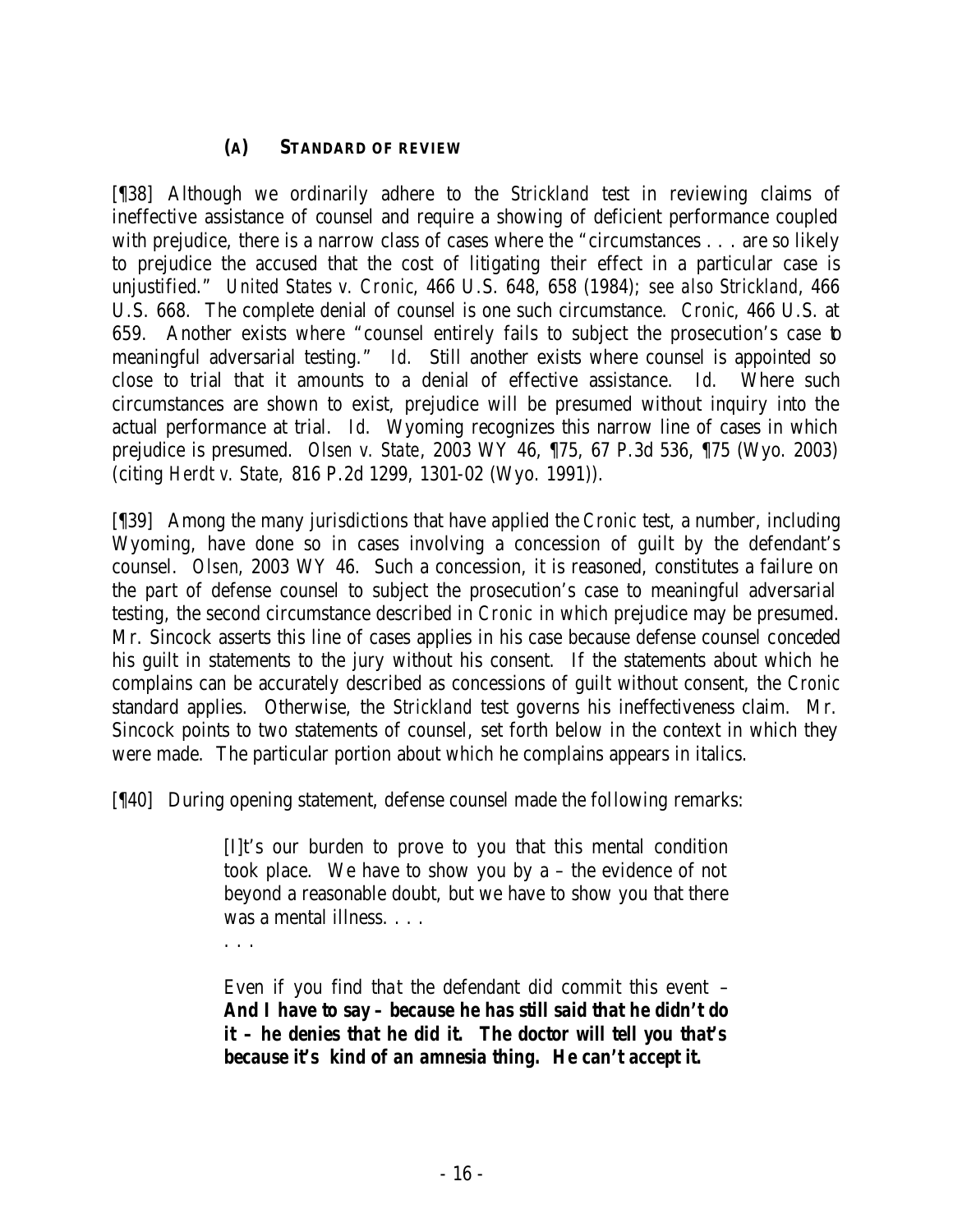And as his lawyer, I have to tell you he says he didn't do it.

(Emphasis added). Defense counsel stated as follows in closing argument:

There are a few things that we know for sure about this case or that we can be certain of. We know that Justin Sincock will not or cannot tell us what happened. We know no – Because you will see it. It's in evidence. You have Dr. Merrell's report, and you know what Justin Sincock told him and told the police and others.

And basically what he said is that there was a third person that actually fired the shot that killed Mrs. Horkan. And he refuses to identify that man, because he fears that his family will be next.

And he has told a psychologist, who has taken the statement for Dr. Merrell – and it's in his report – that withholding that name he knows will probably result in his conviction for murder.

*And although, I have to tell you, that we just don't know for sure what happened that day, because there wasn't anybody there besides, you know, Mr. Sincock and Mrs. Horkan, I must admit and I will concede that it is most likely that it was Justin Sincock who probably committed this crime, whatever that crime might be.*

It's not my place, however, to say that the State has proven that beyond a reasonable doubt. I just can't tell you that. I mean, I am – I'm representing him, and he has not pled guilty to that. Whether or not that has been proven, you have to decide beyond a reasonable doubt.

But I want to talk to you about what I think this case is really about, even if you do come to that conclusion that it was Justine Sincock who fired that fatal shot that killed Mrs. Horkan. Because there's a lot more to this case than just that.

(Emphasis added). We address these comments of counsel separately.

## **(B) OPENING STATEMENT**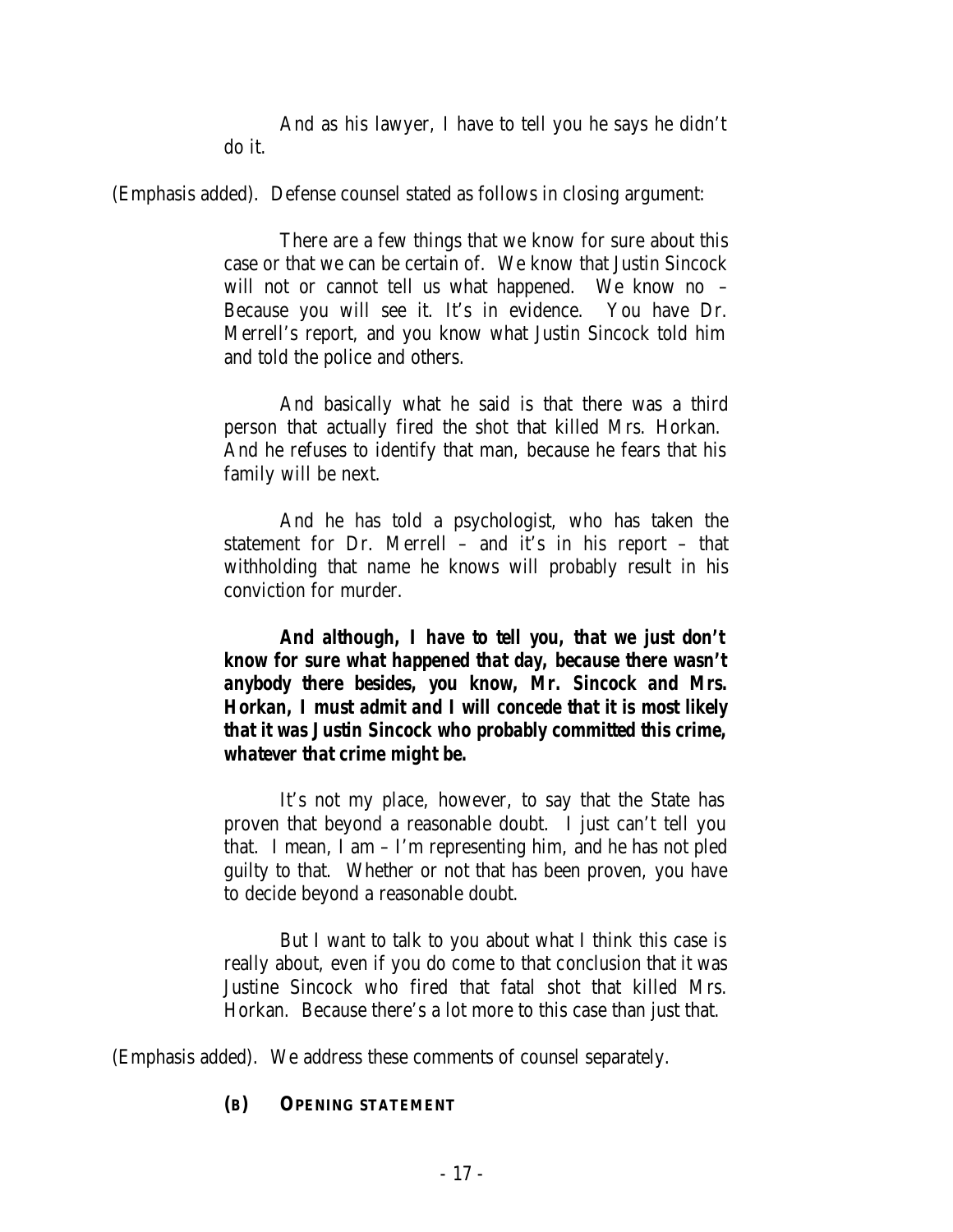[¶41] Considering counsel's remark in opening statement in the context in which it was made, we do not find it to be subject to the *Cronic* standard of prejudice per se. Under the circumstances as they existed, defense counsel's statement to the effect that Mr. Sincock denied killing Becky, but in the event the jury did not believe him there was evidence from which a doctor concluded he was mentally ill and did not remember what occurred, is not the equivalent of a concession of guilt. Moreover, the statement was not made without Mr. Sincock's consent.

[¶42] Mr. Sincock initially entered a plea of not guilty. However, on April 23, 1999, just prior to the original trial date, he moved to enter an additional plea of not guilty by reason of mental illness or deficiency pursuant to Wyo. Stat. Ann. § 7-11-304(c) (LexisNexis 2003). At the hearing on his motion, Mr. Sincock was asked by the court whether he understood the motion and the court's ruling on the motion and desired to enter the plea. He responded affirmatively. From that point on, the defense strategy, with Mr. Sincock's express consent, was to hold the state to its burden of proving his guilt beyond a reasonable doubt while at the same time, in recognition of the overwhelming evidence against him, attempting to convince the jury in the event it believed he killed Becky that he was not mentally responsible for the act.

[¶43] The presentation of two different theories of defense, particularly where a man's life is at stake, is not unusual and does not constitute ineffective assistance of counsel. *Brown v. Rice*, 693 F. Supp. 381, 398 (W.D.N.C. 1988). The key factor is whether or not the client has given his consent to such a strategy. *Nixon v. Singletary*, 758 So.2d 618, 623 (Fla. 2000); *Haynes v. Cain*, 272 F.3d 757 (5<sup>th</sup> Cir. 2001). Mr. Sincock expressed his desire to enter a plea of not guilty by reason of mental illness or deficiency, thus giving his consent to the presentation of alternate theories. Additionally, as a practical matter, defense counsel's remarks in opening statement were not the equivalent of an attorney stating directly to a jury that his client is guilty of the crime charged. Therefore, the *Cronic* standard of prejudice per se does not apply.

[¶44] Under the *Strickland* analysis, given Mr. Sincock's plea of not guilty by reason of mental illness, defense counsel had no choice but to present the alternative theories consistent with his client's alternate pleas. That is precisely what he did in his opening remarks and his conduct in doing so did not fall below the range of reasonable competence. We, therefore, reject Mr. Sincock's claim of ineffectiveness as to the remarks made in opening statement.

# **(C) CLOSING ARGUMENT**

[¶45] A careful review of the cases addressing concessions of guilt by counsel is necessary to resolve Mr. Sincock's claim that defense counsel's statements in closing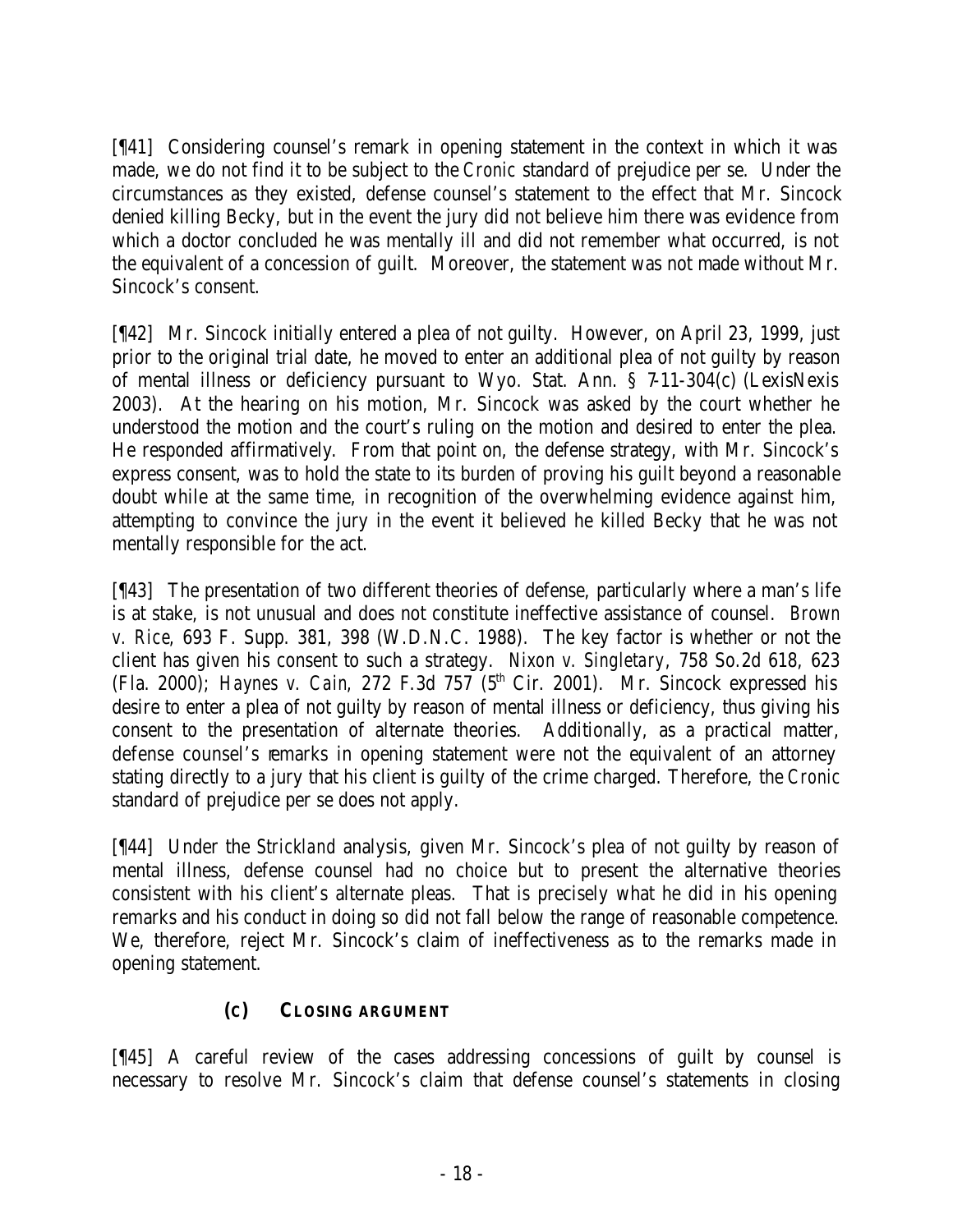argument were per se prejudicial. We look first at the most recent case from this jurisdiction addressing the issue.

[¶46] In *Olsen*, we considered whether defense counsel's strategic decision to admit that the defendant shot the victims and then use an intoxication defense to establish that he could not have formed the requisite intent for first-degree murder constituted ineffective assistance of counsel. We held the concession was tactically a reasonable attempt to avoid a first-degree murder conviction in light of Olsen's several confessions that he shot the victims. *Olsen*, 2003 WY 46, ¶76. In reaching this result, we cited *Nielson v. Hopkins,* 58 F.3d 1331, 1335 ( $8<sup>th</sup>$  Cir. 1995), in which the court "concluded that admitting the act but denying the requisite mental state by an intoxication defense to first degree murder charges is not the functional equivalent of a guilty plea." *Id.*

[¶47] Our holding in *Olsen* is not particularly helpful in resolving Mr. Sincock's claim because it was based in large part on Mr. Olsen's several confessions to having shot the victims. Unlike the facts before us in *Olsen*, Mr. Sincock denied shooting Becky. *Nielson* likewise offers little guidance because it did not involve an attorney stating directly to the jury that his client committed the acts alleged. On that basis, the *Nielson* court distinguished it from the line of cases upon which Mr. Sincock relies. We turn, therefore, to consideration of those cases.

[¶48] In *State v. Harbison*, 337 S.E.2d 504, 507 (N.C. 1985), the defendant was charged with first-degree murder. He pleaded not guilty and claimed throughout the proceedings that he shot the victim in self-defense. In closing argument, defense counsel told the jury he had his own opinion of what happened and did not feel his client should be found innocent. *Id.* at 506. He said he thought his client should "do some time to think about what he has done" and the jury should find him guilty of manslaughter. *Id.*

[¶49] Applying *Cronic*, the court in *Harbison* held the defendant did not have to show any specific prejudice in order to establish his claim for ineffective assistance of counsel. The court said: "[W]hen counsel to the surprise of his client admits his client's guilt, the harm is so likely and so apparent that the issue of prejudice need not be addressed." *Id*. at 507. The court concluded: "[I]neffective assistance of counsel, per se in violation of the Sixth Amendment, has been established in every criminal case in which the defendant's counsel admits the defendant's guilt to the jury without the defendant's consent." *Id.*

[¶50] In *People v. Hattery*, 488 N.E.2d 513 (Ill. 1985), the defendant was charged with murder and pleaded not guilty. During opening statement, defense counsel stated:

"[H]e did it. He did everything the prosecution just told you.

. . .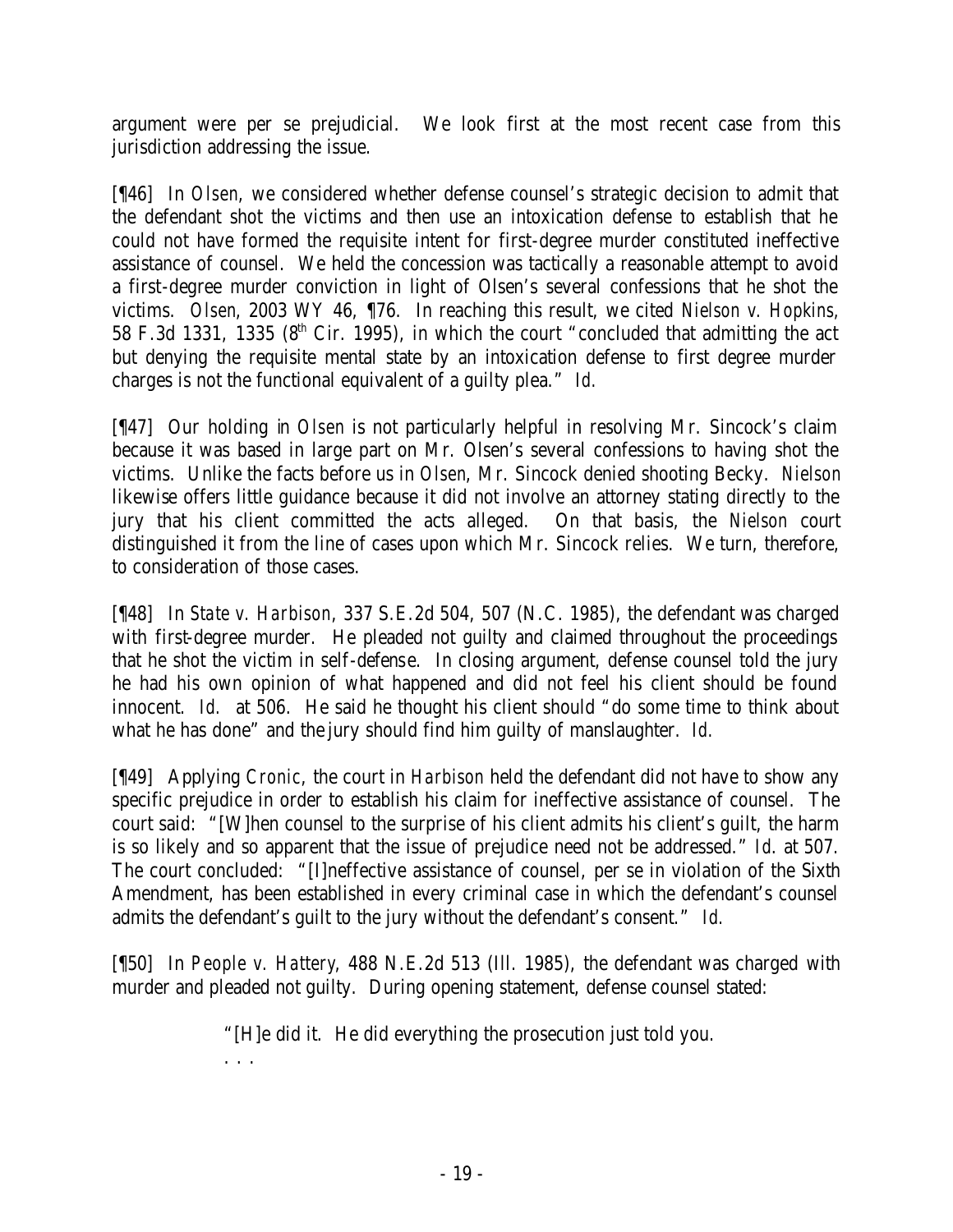We are not asking you to find [the defendant] not guilty. At the end of your deliberations, you will find him guilty of murder. . . . Once you have found him guilty, we will proceed and you will find him eligible for the death penalty. The question, and the only question facing you, will be whether to impose the death penalty on [the defendant] for trying to save the life of his family."

*Id.* at 516. In addition to these remarks, defense counsel also presented no evidence and made no closing argument. The defense was limited to attempting to show the defendant was compelled to kill the victim, a mitigating factor in death penalty cases in Illinois.

[¶51] In reviewing the defendant's claim for ineffective assistance of counsel, the court quoted *Cronic* as saying where "counsel entirely fails to subject the prosecution's case to meaningful adversarial testing, then there has been a denial of Sixth Amendment rights that makes the adversary process itself presumptively unreliable." *Id.* at 517. The court concluded:

> Counsel may not concede his client's guilt in the hope of obtaining a more lenient sentence where a plea of not guilty has been entered, unless the record adequately shows that defendant knowingly and intelligently consented to his counsels' strategy. We therefore hold that defendant was denied the effective assistance of counsel in violation of the sixth amendment.

*Id.* at 519.

[¶52] In *Brown*, another murder case in which the defendant maintained his innocence, defense counsel made the following statements to the jury during sentencing:

> We are talking about what is going to happen to the man who did it, and that's all we're talking about.

> We are debating a man's – whether a man shall live or die, and regardless of what [he] has done, he is a human being.

> He may have committed a horrible crime and he did commit two horrible crimes, but he is still a human being with a soul despite the blackness of the crime that this man has committed.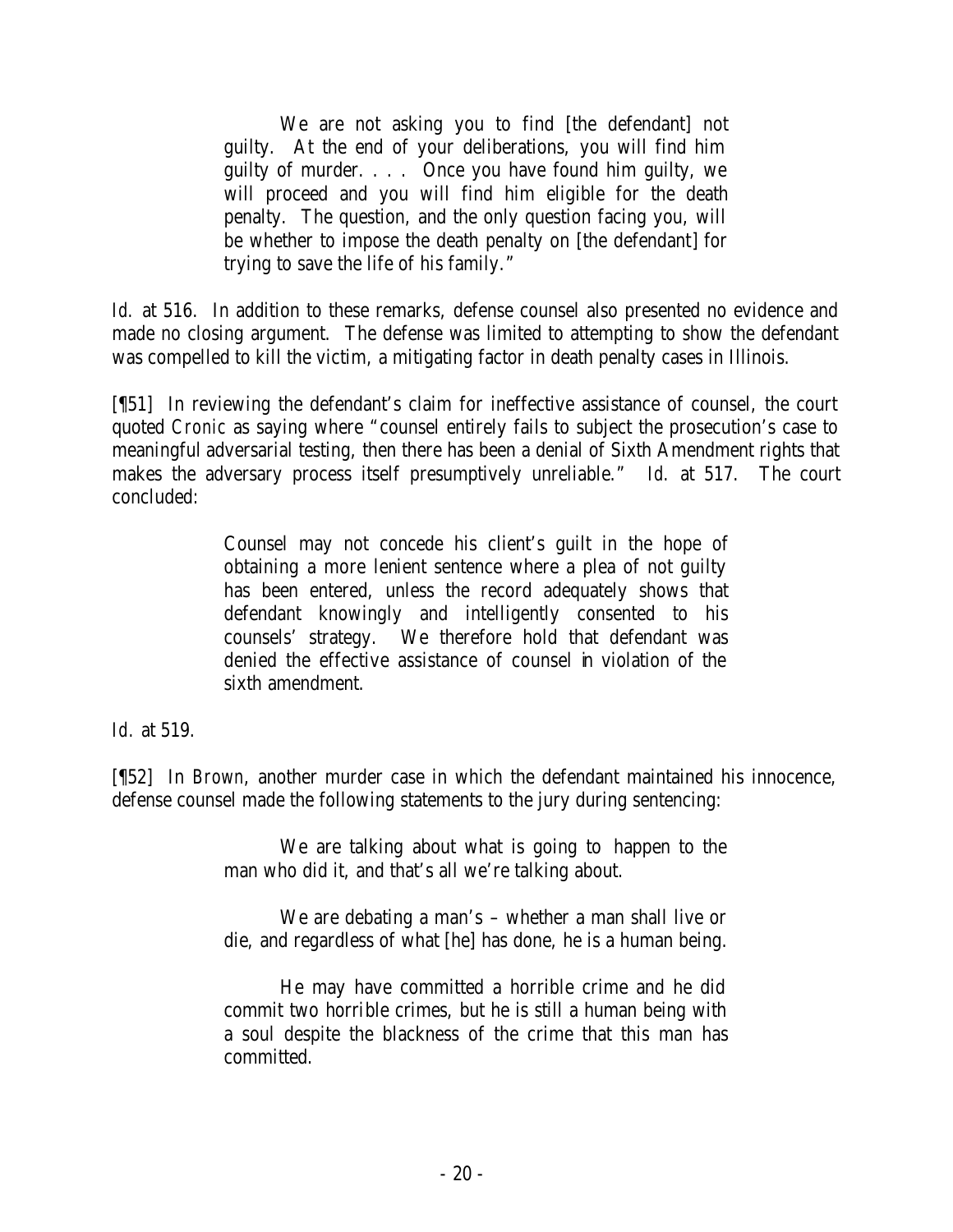693 F. Supp. at 395. In holding that counsel provided ineffective assistance, the court stated:

> Our system counts on the adversarial process to produce just results. Petitioner's counsel acted less like an adversary and more like an advocate for the state when he made his unsolicited and unassented to declaration of petitioner's guilt during the sentencing proceeding. By effectively assisting the state in convincing the jury that death was the appropriate sentence, counsel caused a breakdown in the adversarial process that rendered the outcome of the sentencing proceeding unreliable and thereby violated petitioner's Sixth Amendment right to the effective assistance of counsel.

*Id*. at 397.

[¶53] In *Nixon*, 758 So.2d 618, *State v. Carter*, 14 P.3d 1138 (Kan. 2000), and *Haynes*, 272 F.2d 757, the courts similarly concluded that a concession of guilt by defense counsel without the defendant's consent was prejudicial per se and deprived the defendant of effective assistance of counsel. In all of the above cases, the defendant entered a straight not guilty plea. In *Carter* and *Haynes*, believing the evidence against their clients would result in a conviction, defense counsels' strategy was to attempt to direct the jurors away from a first-degree premeditated murder conviction. The defendants were not consulted about the strategy and unequivocally asserted their opposition when the strategy became apparent at trial. In *Nixon*, the court said:

> We recognize that in certain unique situations, counsel for the defense may make a tactical decision to admit guilt during the guilt phase in an effort to persuade the jury to spare the defendant's life during the penalty phase. Of course, in such cases, the dividing line between a sound defense strategy and ineffective assistance of counsel is whether or not the client has given his or her consent to such a strategy.

758 So.2d at 623.

[¶54] Mr. Sincock's situation is distinguishable from the above cases in terms of the statements defense counsel made to the jury. In *Harbison*, 337 S.E.2d 504, defense counsel told the jury he thought his client should be found guilty of manslaughter and serve some time, thereby pursuing a strategy directly contrary to the position taken by the defendant that he was not guilty and shot the victim in self-defense. Similarly, in *Hattery*, 488 N.E.2d 513, defense counsel informed the jury the defendant "did it" and at the end of deliberations would be found guilty of murder, remarks that were totally inconsistent with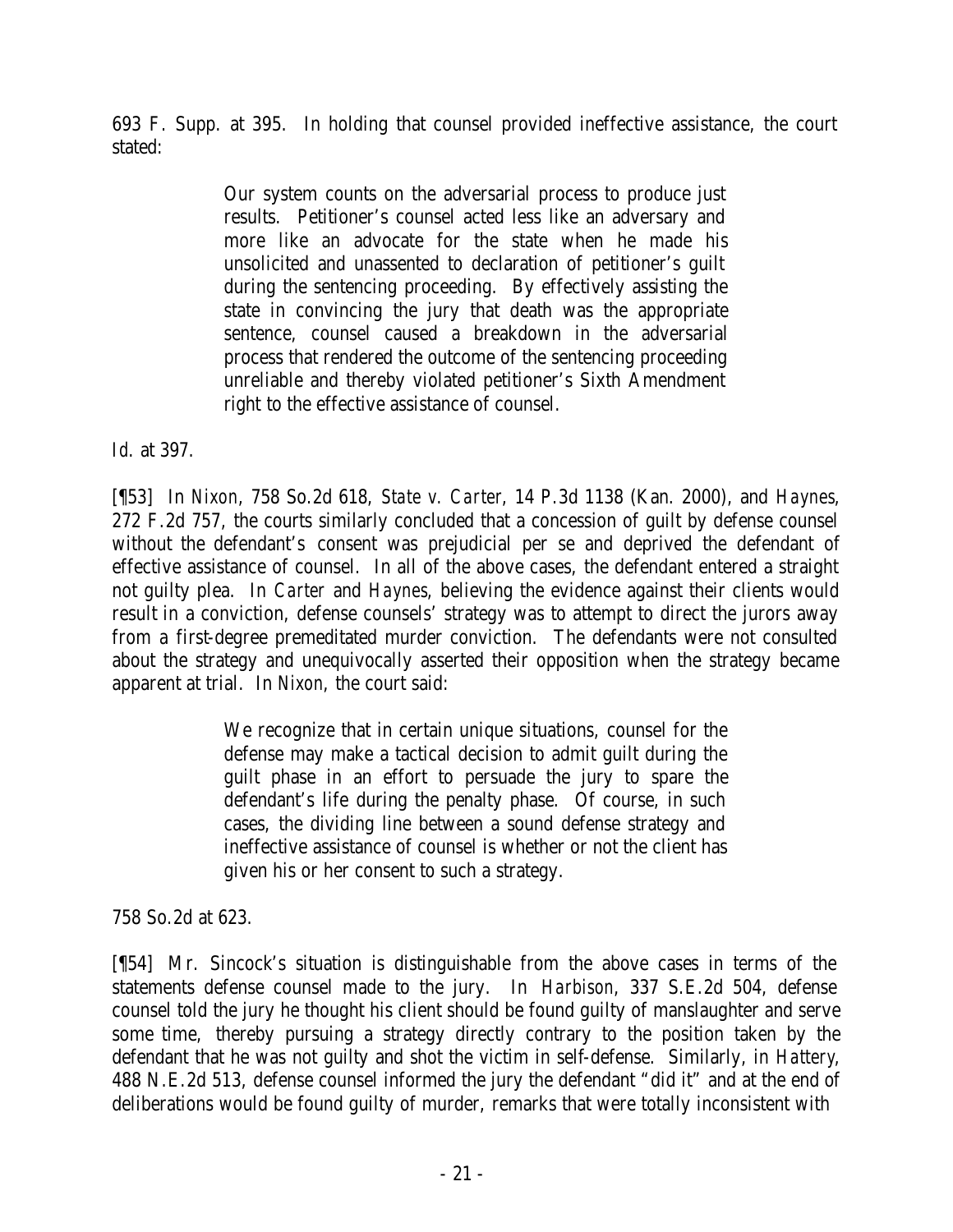the defendant's not guilty plea. Defense counsel also presented no evidence and made no closing argument in *Hattery*, factors which the court considered in concluding counsel entirely failed to subject the prosecution's case to meaningful adversarial testing. In *Brown*, 693 F. Supp. 381, counsel stated his client "did commit two horrible crimes." In *Nixon*, counsel conceded his client caused the victim's death and that "fact will be proved to your satisfaction beyond a reasonable doubt." *Nixon,* 758 So.2d at 620. In each of these cases, there is no question counsel conceded the defendant's guilt without consent and failed to put the state to its burden of proving guilt beyond a reasonable doubt.

[¶55] In contrast to the cases cited, Mr. Sincock's counsel did not tell the jury that his client "did it," should "serve some time" for what he did, would be found guilty, or committed a horrible crime or that the state met its burden of proof beyond a reasonable doubt. Rather, Mr. Sincock's counsel told the jury that his client denied killing Becky and pleaded not guilty to the charges, evidence would be presented refuting many of the state's claims and showing the state simply stopped looking for other suspects once it learned Mr. Sincock was at the Horkan residence on the day of the murder, Mr. Sincock said there was a third person present who fired the shot that killed Becky, the state had to prove beyond a reasonable doubt that Mr. Sincock killed Becky, and it was up to the jury to decide whether the state met its burden of proof beyond a reasonable doubt. In addition to these statements, defense counsel told the jury that the defense would present evidence showing Mr. Sincock did not have a history of violent behavior and, if it believed the state's evidence that he killed Becky, it was an event atypical of Mr. Sincock brought on by a period of psychosis resulting from thyroid disease compounded by use of methamphetamine the combined effect of which was that he could not conform his conduct to the requirements of law. In addition to all these statements, defense counsel told the jury it was Mr. Sincock "who most probably committed this crime, whatever that crime might be."

[¶56] Under the *Cronic* analysis, concessions of guilt by counsel are deemed per se prejudicial where such concessions amount to a failure on the part of defense counsel to subject the prosecution's case to meaningful adversarial testing. In the words of the *Brown* court, it is only where the record as a whole demonstrates that counsel acted less like an adversary and more like an advocate for the state that a breakdown in the adversarial process occurs rendering the outcome of the proceeding unreliable and violating the right to effective assistance of counsel. *Brown*, 693 F. Supp. 381. In each of the cases cited by Mr. Sincock and the others discussed above, the statements of counsel fairly can be said to constitute a failure to test the prosecution's case rendering the outcome unreliable. Considering the remark Mr. Sincock's counsel made in closing in the context in which it was made and in light of the totality of the defense he provided, we are not able to conclude that counsel failed to subject the prosecution's case to meaningful adversarial testing. In context, it is clear that, when counsel stated it was likely his client committed "the crime," he meant "the act." That meaning is obvious from the next sentence in his statement–"whatever that crime may be." Viewing the record as a whole, the statement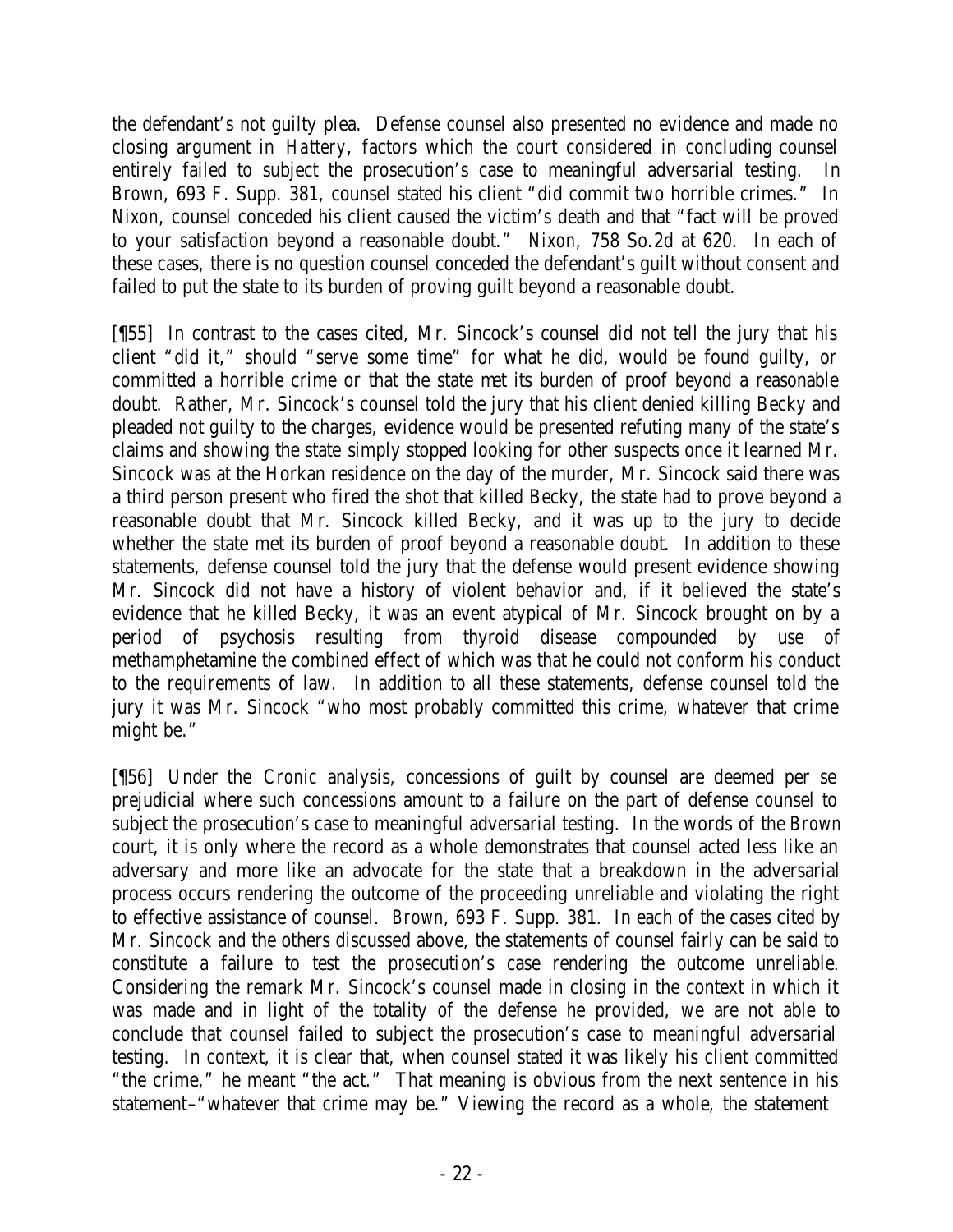simply does not demonstrate a breakdown in the adversarial process rendering the outcome of the proceeding unreliable. We hold, therefore, that the *Cronic* test does not apply to these facts and prejudice will not be presumed.

[¶57] With that conclusion, we are left to consider Mr. Sincock's claim under the *Strickland* analysis; that is, by making the remark that Mr. Sincock most likely committed the crime, did defense counsel fail to render the assistance a reasonably competent attorney would have provided and so undermine the proper functioning of the adversarial process that the trial cannot be relied upon as having produced a just result? *Barkell*, 2002 WY 153, ¶9. We reiterate that the reasonableness of counsel's actions is evaluated from the perspective of counsel at the time and in light of all the circumstances of the case. *Lancaster v. State*, 2002 WY 45, ¶57, 43 P.3d 80, ¶58 (Wyo. 2002). We further reiterate the strong presumption that counsel rendered adequate and reasonable assistance making all decisions within the bounds of reasonable professional judgment. *Dickeson*, 843 P.2d 606.

[¶58] Based upon the totality of the circumstances appearing in the record before us, we are unable to conclude defense counsel's remarks to the jury so undermined the proper functioning of the adversarial process that the trial cannot be relied upon as having produced a just result. An objective assessment of counsel's performance reveals that he functioned as a reasonably competent advocate on behalf of Mr. Sincock in a very difficult case. Unlike the other cases involving comments by counsel about the defendants' guilt, defense counsel in this case had the task, with Mr. Sincock's express approval, of explaining alternative pleas–not guilty and not guilty by reason of mental illness or deficiency. This necessarily meant telling the jury that Mr. Sincock denied killing Becky, but if the jury did not believe his denial, there was evidence demonstrating he did not have the mental capacity to conform his conduct to the law. This is never an easy task for defense counsel, and while we do not condone counsel's choice of words here that Mr. Sincock most probably "committed the crime," under these particular facts we cannot conclude this isolated misstatement fell below standards of reasonable competency.

[¶59] Even if we were to conclude counsel's statement brought his conduct below that of a reasonably competent attorney, we could not conclude a reasonable probability exists that, but for counsel's error, the outcome of the trial would have been different. *Lancaster,*  2002 WY 45, ¶59. The evidence against Mr. Sincock was overwhelming. In addition to his undisputed presence at the Horkan residence on the day of the murder, testimony from a witness that he saw Mr. Sincock search for and find the .22 pistol in the Horkan's closet, and Mr. Sincock's arrest in the same state where the Horkan vehicle was located, the state also presented three witnesses who testified Mr. Sincock told them he was going to kill Mr. Horkan or the Horkan family and one witness who testified Mr. Sincock came to CAC on the afternoon of the murder in Becky's car, with a .22 pistol and said Becky was in the bathtub. Reviewing the whole record under the totality of the circumstances as they existed at the time of the trial, we find Mr. Sincock was provided with effective assistance of counsel.